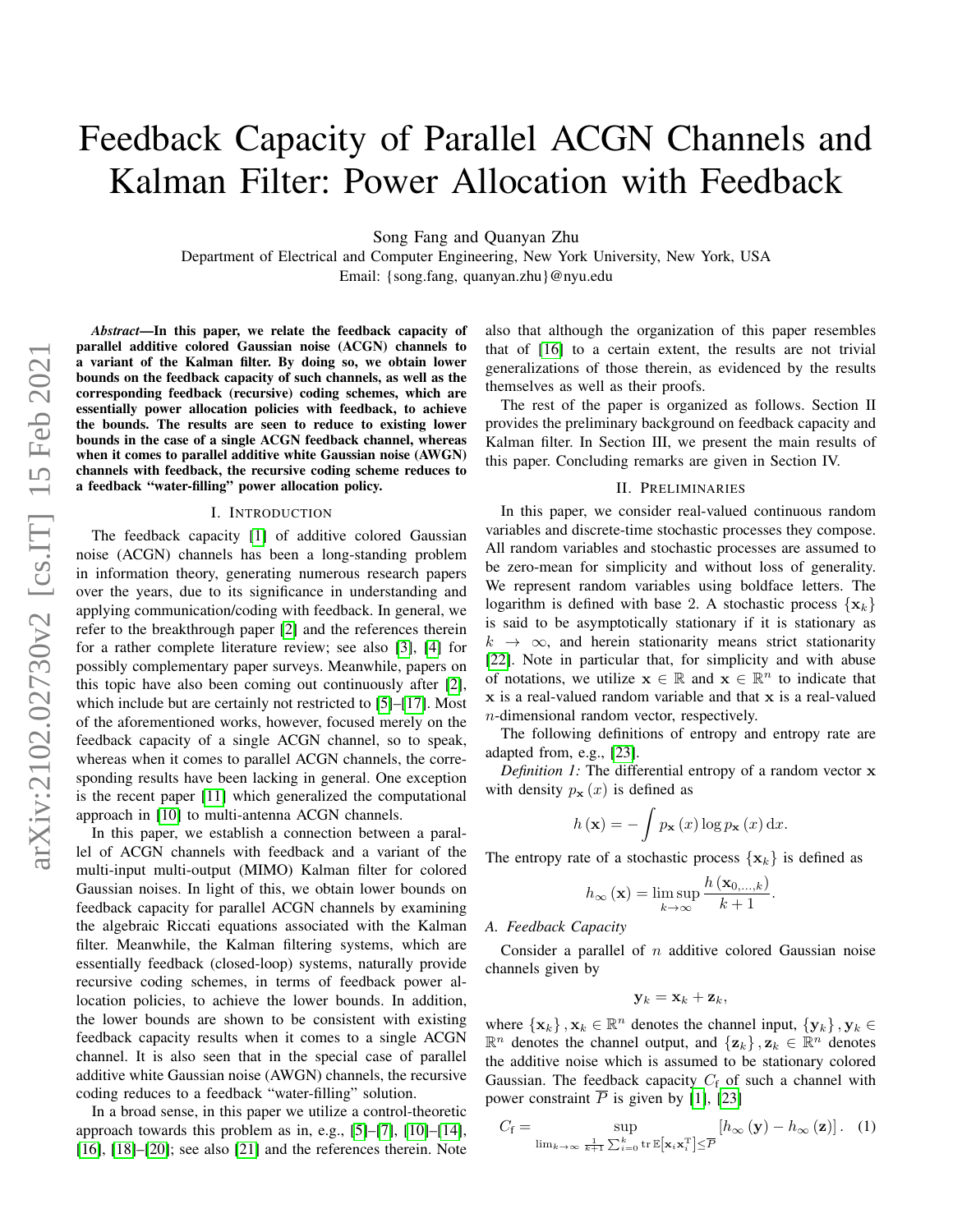

<span id="page-1-0"></span>Fig. 1. The Kalman filtering system.

It is worth mentioning that in the case of  $n = 1$ , it was shown in [\[2\]](#page-11-1) that the optimal channel input process  $\{x_k\}$  is stationary and in the form of

$$
\mathbf{x}_k = \sum_{i=1}^{\infty} b_i \mathbf{z}_{k-i}, \ b_i \in \mathbb{R},
$$

while satisfying  $\mathbb{E}\left[\mathbf{x}_k^2\right] \leq \overline{P}$ . This has also been generalized to the case of  $n$  parallel channels by [\[11\]](#page-11-6). For the purpose of this paper, however, it suffices to consider the original definition in [\(1\)](#page-0-0).

#### *B. Kalman Filter*

We now give a brief review of (a special case of) the MIMO Kalman filter [\[24\]](#page-12-0), [\[25\]](#page-12-1); note that hereinafter the notations are not to be confused with those in Section [II-A.](#page-0-1) Particularly, consider the Kalman filtering system depicted in Fig. [1,](#page-1-0) where the state-space model of the plant to be estimated is given by

$$
\begin{cases} \mathbf{x}_{k+1} = A\mathbf{x}_k, \\ \mathbf{y}_k = C\mathbf{x}_k + \mathbf{v}_k. \end{cases} (2)
$$

Herein,  $x_k \in \mathbb{R}^n$  is the state to be estimated,  $y_k \in \mathbb{R}^n$  is the plant output, and  $v_k \in \mathbb{R}^n$  is the measurement noise, whereas the process noise, normally denoted as  $\{w_k\}$  [\[24\]](#page-12-0), [\[25\]](#page-12-1), is assumed to be absent. The system matrix is  $A \in \mathbb{R}^{n \times n}$ while the output matrix is  $C \in \mathbb{R}^{n \times n}$ , and we assume that A is anti-stable (i.e., all the eigenvalues are unstable with magnitudes greater than or equal to 1) while the pair  $(A, C)$ is observable (and thus detectable [\[26\]](#page-12-2)). Suppose that  $\{v_k\}$ is white Gaussian with covariance  $V = \mathbb{E} \left[ \mathbf{v}_k \mathbf{v}_k^{\mathrm{T}} \right] \succ 0$  and the initial state  $\mathbf{x}_0$  is Gaussian with covariance  $\mathbb{E}\left[\mathbf{x}_0\mathbf{x}_0^T\right] \succ 0$ . Furthermore,  $\{v_k\}$  and  $x_0$  are assumed to be uncorrelated. Correspondingly, the Kalman filter (in the observer form [\[26\]](#page-12-2)) for [\(2\)](#page-1-1) is given by

$$
\begin{cases}\n\overline{\mathbf{x}}_{k+1} = A\overline{\mathbf{x}}_k + \mathbf{u}_k, \\
\overline{\mathbf{y}}_k = C\overline{\mathbf{x}}_k, \\
\mathbf{e}_k = \mathbf{y}_k - \overline{\mathbf{y}}_k, \\
\mathbf{u}_k = K_k \mathbf{e}_k,\n\end{cases}
$$
\n(3)

where  $\overline{\mathbf{x}}_k \in \mathbb{R}^n$ ,  $\overline{\mathbf{y}}_k \in \mathbb{R}^n$ ,  $\mathbf{e}_k \in \mathbb{R}^n$ , and  $\mathbf{u}_k \in \mathbb{R}^n$ . Herein,  $K_k$  denotes the observer gain [\[26\]](#page-12-2) (note that the observer gain



<span id="page-1-3"></span>Fig. 2. The steady-state Kalman filtering system in integrated form.

is different from the Kalman gain by a factor of A; see, e.g., [\[25\]](#page-12-1), [\[26\]](#page-12-2) for more details) given by

$$
K_k = AP_k C^{\mathrm{T}} \left( C P_k C^{\mathrm{T}} + V \right)^{-1},
$$

where  $P_k$  denotes the state estimation error covariance as

$$
P_k = \mathbb{E}\left[\left(\mathbf{x}_k - \overline{\mathbf{x}}_k\right)\left(\mathbf{x}_k - \overline{\mathbf{x}}_k\right)^{\mathrm{T}}\right].
$$

In addition,  $P_k$  can be obtained iteratively by the Riccati equation

$$
P_{k+1} = AP_k A^{\mathrm{T}} - AP_k C^{\mathrm{T}} \left( C P_k C^{\mathrm{T}} + V \right)^{-1} C P_k A^{\mathrm{T}}
$$

with  $P_0 = \mathbb{E} [\mathbf{x}_0 \mathbf{x}_0^{\mathrm{T}}] \succ 0$ . Additionally, it is known [\[24\]](#page-12-0), [\[25\]](#page-12-1) that when  $(A, C)$  is detectable, the Kalman filtering system converges, i.e., the state estimation error  $\{x_k - \overline{x}_k\}$ is asymptotically stationary. Moreover, in steady state, the optimal state estimation error variance

$$
P = \lim_{k \to \infty} \mathbb{E}\left[\left(\mathbf{x}_k - \overline{\mathbf{x}}_k\right)\left(\mathbf{x}_k - \overline{\mathbf{x}}_k\right)^{\mathrm{T}}\right]
$$

attained by the Kalman filter is given by the (non-zero) positive semi-definite solution [\[25\]](#page-12-1) to the algebraic Riccati equation

$$
P = APA^{T} - APC^{T} (CPC^{T} + V)^{-1} CPA^{T}, \quad (4)
$$

<span id="page-1-1"></span>whereas the steady-state observer gain is given by

$$
K = APC^{\mathrm{T}} \left( CPC^{\mathrm{T}} + V \right)^{-1}.
$$
 (5)

In fact, by letting  $\widetilde{\mathbf{x}}_k = \overline{\mathbf{x}}_k - \mathbf{x}_k$  and  $\widetilde{\mathbf{y}}_k = \overline{\mathbf{y}}_k - \mathbf{z}_k =$  $\overline{\mathbf{y}}_k - C\mathbf{x}_k$ , we may integrate the steady-state systems of [\(2\)](#page-1-1) and [\(3\)](#page-1-2) into an equivalent form:

$$
\begin{cases}\n\widetilde{\mathbf{x}}_{k+1} = A\widetilde{\mathbf{x}}_k + \mathbf{u}_k, \\
\widetilde{\mathbf{y}}_k = C\widetilde{\mathbf{x}}_k, \\
\mathbf{e}_k = -\widetilde{\mathbf{y}}_k + \mathbf{v}_k, \\
\mathbf{u}_k = K\mathbf{e}_k,\n\end{cases}
$$
\n(6)

as depicted in Fig. [2,](#page-1-3) since all the sub-systems are linear.

III. LOWER BOUNDS ON FEEDBACK CAPACITY OF PARALLEL ACGN CHANNELS AND RECURSIVE CODING

<span id="page-1-2"></span>The approach we take in this paper to obtain lower bounds on the feedback capacity of parallel ACGN channels is by establishing the connection between a parallel of ACGN channels with feedback and a variant of the Kalman filter for colored Gaussian noises. Towards this end, we first present the following variant of the Kalman filter.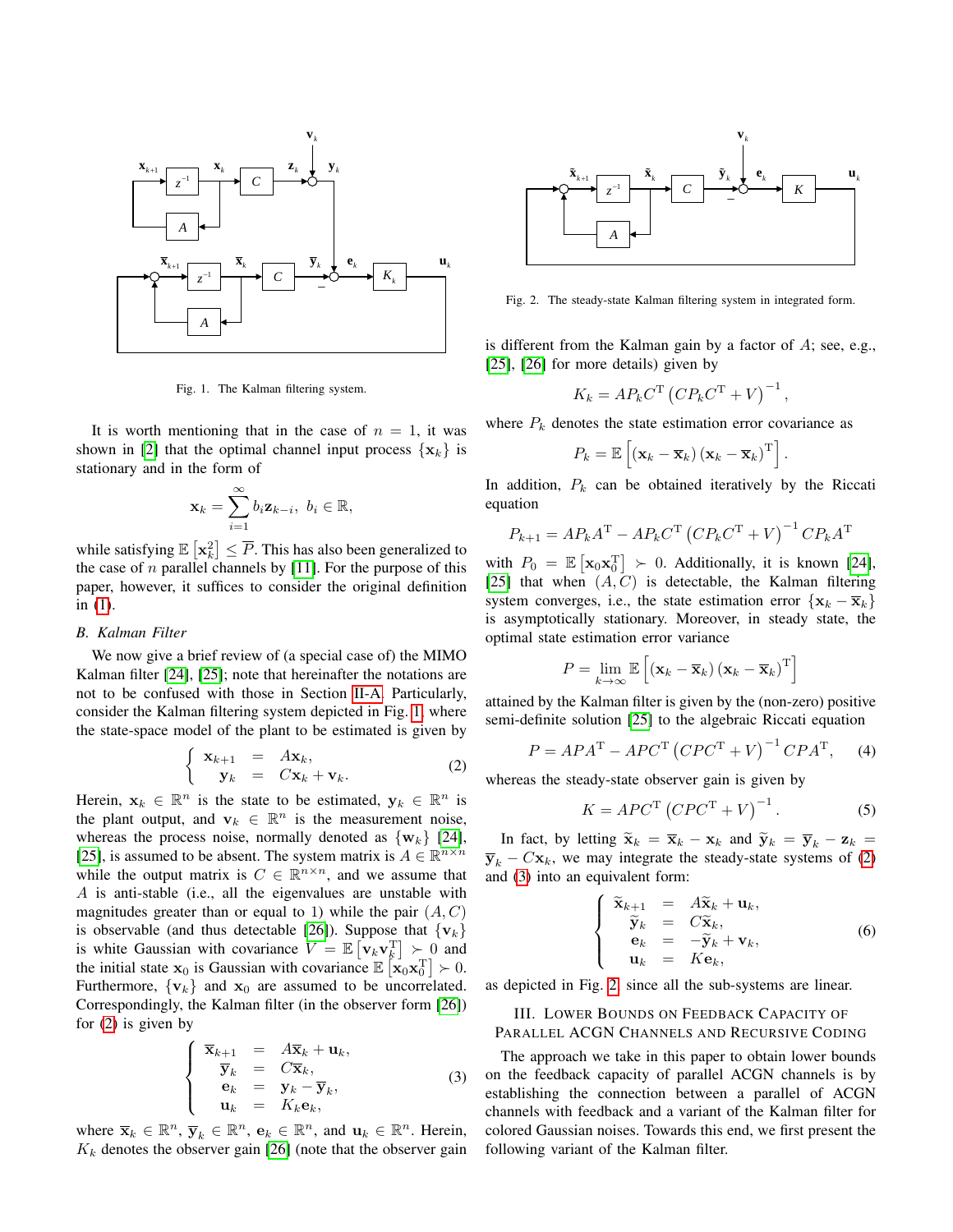## *A. A Variant of the Kalman Filter*

Consider again the Kalman filtering system given in Fig. [1.](#page-1-0) Suppose that the plant to be estimated is still given by

$$
\begin{cases}\n\mathbf{x}_{k+1} = A\mathbf{x}_k, \\
\mathbf{y}_k = C\mathbf{x}_k + \mathbf{v}_k,\n\end{cases} (7)
$$

only this time with an auto-regressive moving average (ARMA) colored Gaussian measurement noise  $\{v_k\}, v_k \in$  $\mathbb{R}^n$  represented as

$$
\mathbf{v}_k = \sum_{i=1}^p F_i \mathbf{v}_{k-i} + \widehat{\mathbf{v}}_k + \sum_{j=1}^q G_j \widehat{\mathbf{v}}_{k-j},
$$
 (8)

where  ${\hat{v}_k}, {\hat{v}_k} \in \mathbb{R}^n$  is white Gaussian with covariance  $\hat{V} =$ <br> $\mathbb{E}[\hat{v}, \hat{v}^T] \geq 0$ . Equivalently,  $\{v_k\}$  may be represented [27] as  $\mathbb{E} \left[ \hat{\mathbf{v}}_k \hat{\mathbf{v}}_k^{\mathrm{T}} \right] \geq 0$ . Equivalently,  $\{ \mathbf{v}_k \}$  may be represented [\[27\]](#page-12-3) as the output of a linear time-invariant (LTI) filter  $F(z)$  driven by input  $\{\widehat{\mathbf{v}}_k\}$ , where

$$
F(z) = \left(I - \sum_{i=1}^{p} F_i z^{-i}\right)^{-1} \left(I + \sum_{j=1}^{q} G_j z^{-j}\right). \tag{9}
$$

Herein, we assume that  $F(z)$  is stable and minimum-phase.

We may now generalize the method of dealing with colored noises as employed in [\[16\]](#page-11-10) (which in turn was developed based on [\[25\]](#page-12-1); see detailed discussions in [\[16\]](#page-11-10)), to the case of MIMO Kalman filtering systems.

<span id="page-2-2"></span>*Proposition 1:* Suppose that  $A = T\Lambda T^{-1}$ , where

$$
\Lambda = \text{diag}(\lambda_1, \dots, \lambda_n), \tag{10}
$$

and  $|\lambda_{\ell}| \geq 1, \ell = 1, \ldots, n$ . Denote

$$
\widehat{\mathbf{y}}_k = -\sum_{j=1}^q G_j \widehat{\mathbf{y}}_{k-j} + \mathbf{y}_k - \sum_{i=1}^p F_i \mathbf{y}_{k-i}.
$$
 (11)

Then, [\(7\)](#page-2-0) is equivalent to

$$
\begin{cases}\n\mathbf{x}_{k+1} = A\mathbf{x}_k, \\
\hat{\mathbf{y}}_k = \hat{C}\mathbf{x}_k + \hat{\mathbf{v}}_k,\n\end{cases}
$$
\n(12)

where

$$
\widehat{C} = \text{vec}_{n \times n}^{-1} \left[ \left( T^{-T} \otimes I_{n \times n} \right) \left( I_{n^2 \times n^2} - \sum_{i=1}^p \Lambda^{-i} \otimes F_i \right) \times \left( I_{n^2 \times n^2} + \sum_{j=1}^q \Lambda^{-j} \otimes G_j \right)^{-1} \left( T^T \otimes I_{n \times n} \right) \text{vec}(C) \right].
$$
\n(13)

*Proof:* Note first that since  $F(z)$  is stable and minimumphase, the inverse filter

$$
F^{-1}(z) = \left(I - \sum_{i=1}^{p} F_i z^{-i}\right) \left(I + \sum_{j=1}^{q} G_j z^{-j}\right)^{-1}
$$

is also stable and minimum-phase. As a result, it holds  $\forall |z| \geq$ 1 that

$$
\left(I - \sum_{i=1}^{p} F_i z^{-i}\right) \left(I + \sum_{j=1}^{q} G_j z^{-j}\right)^{-1} \neq 0,
$$

i.e., the region of convergence must include, though not necessarily restricted to,  $|z| \geq 1$ . Consequently, for  $|z| \geq 1$ , we may expand

<span id="page-2-0"></span>
$$
\left(I - \sum_{i=1}^{p} F_i z^{-i}\right) \left(I + \sum_{j=1}^{q} G_j z^{-j}\right)^{-1} = I - \sum_{i=1}^{\infty} H_i z^{-i},
$$

<span id="page-2-3"></span>and thus  $\{\hat{\mathbf{v}}_k\}$  can be reconstructed from  $\{\mathbf{v}_k\}$  as [\[27\]](#page-12-3)

$$
\widehat{\mathbf{v}}_k = \mathbf{v}_k - \sum_{i=1}^{\infty} H_i \mathbf{v}_{k-i} = -\sum_{j=1}^{q} G_j \widehat{\mathbf{v}}_{k-j} + \mathbf{v}_k - \sum_{i=1}^{p} F_i \mathbf{v}_{k-i}.
$$

Accordingly, we may also rewrite

$$
\hat{\mathbf{y}}_k = -\sum_{j=1}^q G_j \hat{\mathbf{y}}_{k-j} + \mathbf{y}_k - \sum_{i=1}^p F_i \mathbf{y}_{k-i} = \mathbf{y}_k - \sum_{i=1}^\infty H_i \mathbf{y}_{k-i}
$$
\n
$$
= \mathbf{y}_k - \sum_{i=1}^\infty H_i \left( C \mathbf{x}_{k-i} + \mathbf{v}_{k-i} \right)
$$
\n
$$
= C \mathbf{x}_k - \sum_{i=1}^\infty H_i C \mathbf{x}_{k-i} + \mathbf{v}_k - \sum_{i=1}^\infty H_i \mathbf{v}_{k-i}
$$
\n
$$
= C \mathbf{x}_k - \sum_{i=1}^\infty H_i C \mathbf{x}_{k-i} + \hat{\mathbf{v}}_k.
$$

Meanwhile, since  $A$  is anti-stable (and thus invertible), we have  $\mathbf{x}_{k-i} = A^{-i} \mathbf{x}_k$ . As a result,

$$
\widehat{\mathbf{y}}_k = C\mathbf{x}_k - \sum_{i=1}^{\infty} H_i C \mathbf{x}_{k-i} + \widehat{\mathbf{v}}_k
$$

$$
= \left( C - \sum_{i=1}^{\infty} H_i C A^{-i} \right) \mathbf{x}_k + \widehat{\mathbf{v}}_k.
$$

<span id="page-2-1"></span>In addition,

$$
\begin{split} \text{vec}\left(C - \sum_{i=1}^{\infty} H_i C A^{-i}\right) &= \text{vec}\left(C\right) - \text{vec}\left(\sum_{i=1}^{\infty} H_i C A^{-i}\right) \\ &= \text{vec}\left(C\right) - \sum_{i=1}^{\infty} \left[\left(A^{-i}\right)^{\text{T}} \otimes H_i\right] \text{vec}\left(C\right) \\ &= \left[I_{n^2 \times n^2} - \sum_{i=1}^{\infty} \left(A^{-i}\right)^{\text{T}} \otimes H_i\right] \text{vec}\left(C\right), \end{split}
$$

and hence

$$
C - \sum_{i=1}^{\infty} H_i C A^{-i}
$$
  
= 
$$
\text{vec}_{n \times n}^{-1} \left\{ \left[ I_{n^2 \times n^2} - \sum_{i=1}^{\infty} (A^{-i})^{\text{T}} \otimes H_i \right] \text{vec}(C) \right\}.
$$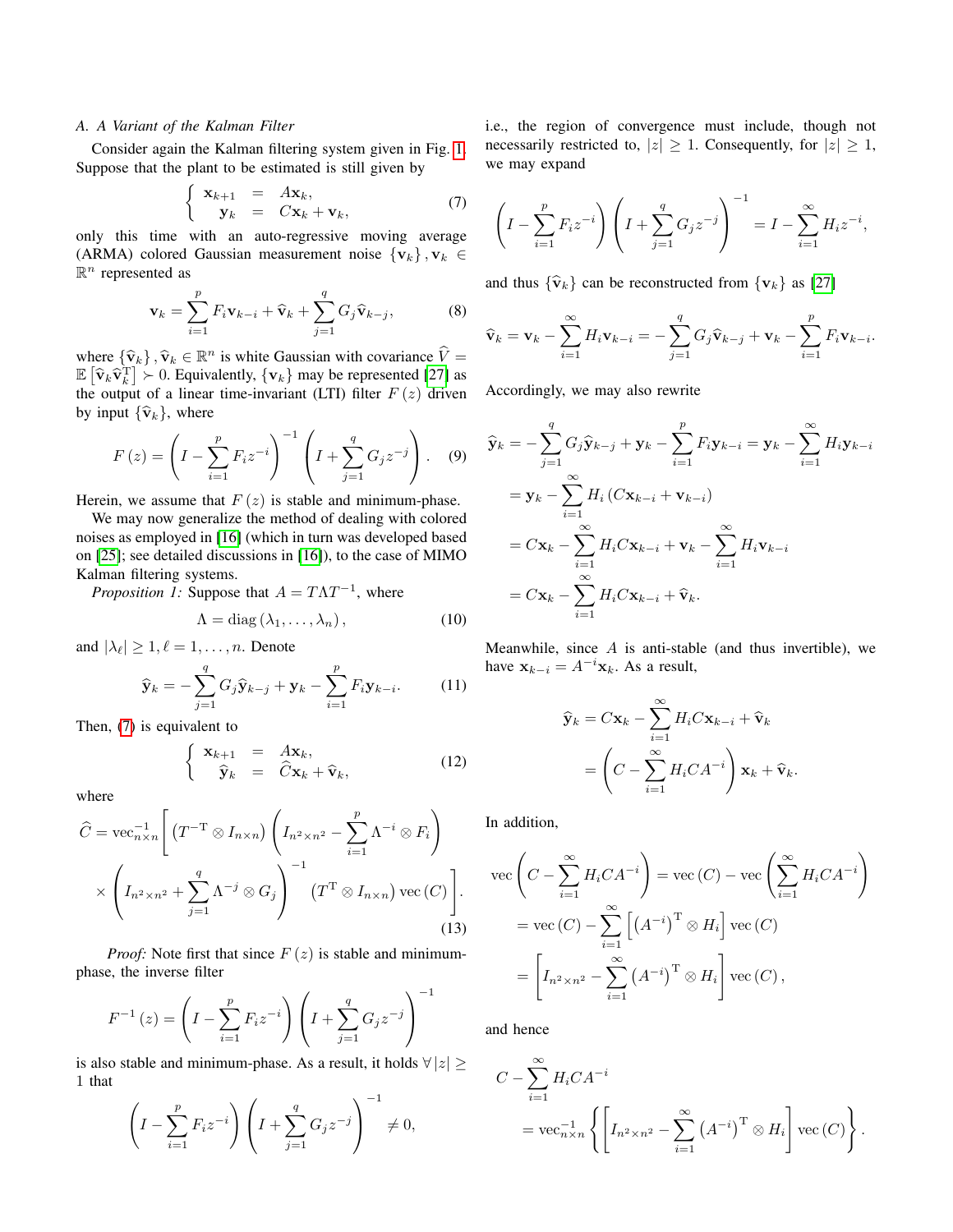Note then that

$$
I_{n^2 \times n^2} - \sum_{i=1}^{\infty} (A^{-i})^{\mathrm{T}} \otimes H_i
$$
  
\n
$$
= I_{n^2 \times n^2} - \sum_{i=1}^{\infty} [(T\Lambda T^{-1})^{-i}]^{\mathrm{T}} \otimes H_i
$$
  
\n
$$
= I_{n^2 \times n^2} - \sum_{i=1}^{\infty} (T\Lambda^{-i}T^{-1})^{\mathrm{T}} \otimes (I_{n \times n}H_iI_{n \times n})
$$
  
\n
$$
= I_{n^2 \times n^2} - \sum_{i=1}^{\infty} (T^{-\mathrm{T}}\Lambda^{-i}T^{\mathrm{T}}) \otimes (I_{n \times n}H_iI_{n \times n})
$$
  
\n
$$
= I_{n^2 \times n^2} - \sum_{i=1}^{\infty} (T^{-\mathrm{T}} \otimes I_{n \times n}) (\Lambda^{-i} \otimes H_i) (T^{\mathrm{T}} \otimes I_{n \times n})
$$
  
\n
$$
= I_{n^2 \times n^2} - (T^{-\mathrm{T}} \otimes I_{n \times n}) (\sum_{i=1}^{\infty} \Lambda^{-i} \otimes H_i) (T^{\mathrm{T}} \otimes I_{n \times n}).
$$

Moreover, since  $T^T$  is invertible and the eigenvalues of  $T^T$   $\otimes$  $I_{n \times n}$  are given by the *n* copies of the eigenvalues of  $T<sup>T</sup>$ , it thus follows that  $T^T \otimes I_{n \times n}$  is invertible and

$$
I_{n^2 \times n^2} = (T^{\mathrm{T}} \otimes I_{n \times n})^{-1} (T^{\mathrm{T}} \otimes I_{n \times n})
$$
  
= 
$$
(T^{-\mathrm{T}} \otimes I_{n \times n}) (T^{\mathrm{T}} \otimes I_{n \times n}).
$$

Accordingly,

$$
I_{n^2 \times n^2} - (T^{-T} \otimes I_{n \times n}) \left( \sum_{i=1}^{\infty} \Lambda^{-i} \otimes H_i \right) (T^T \otimes I_{n \times n})
$$
  
=  $(T^{-T} \otimes I_{n \times n}) (T^T \otimes I_{n \times n})$   
 $- (T^{-T} \otimes I_{n \times n}) \left( \sum_{i=1}^{\infty} \Lambda^{-i} \otimes H_i \right) (T^T \otimes I_{n \times n})$   
=  $(T^{-T} \otimes I_{n \times n}) \left( I_{n^2 \times n^2} - \sum_{i=1}^{\infty} \Lambda^{-i} \otimes H_i \right) (T^T \otimes I_{n \times n})$ 

In addition,

$$
I_{n^2 \times n^2} - \sum_{i=1}^{\infty} \Lambda^{-i} \otimes H_i
$$
  
=  $I_{n^2 \times n^2} - \sum_{i=1}^{\infty} \begin{bmatrix} \lambda_1^{-i} & \cdots & 0 \\ \vdots & \ddots & \vdots \\ 0 & \cdots & \lambda_n^{-i} \end{bmatrix} \otimes H_i$   
=  $I_{n^2 \times n^2} - \sum_{i=1}^{\infty} \begin{bmatrix} \lambda_1^{-i} H_i & \cdots & 0 \\ \vdots & \ddots & \vdots \\ 0 & \cdots & \lambda_n^{-i} H_i \end{bmatrix}$   
=  $\begin{bmatrix} I_{n \times n} - \sum_{i=1}^{\infty} \lambda_1^{-i} H_i & \cdots & 0 \\ \vdots & \ddots & \vdots \\ 0 & \cdots & I_{n \times n} - \sum_{i=1}^{\infty} \lambda_n^{-i} H_i \end{bmatrix}.$ 

Meanwhile, we have already shown that  $\forall |z| \geq 1$ ,

$$
I_{n \times n} - \sum_{i=1}^{\infty} H_i z^{-i}
$$
  
=  $\left( I_{n \times n} - \sum_{i=1}^p F_i z^{-i} \right) \left( I_{n \times n} + \sum_{j=1}^q G_j z^{-j} \right)^{-1}$ ,

i.e.,  $I_{n \times n} - \sum_{i=1}^{\infty} H_i z^{-i}$  converges. As such, since  $|\lambda_{\ell}| \geq$  $1, \ell = 1, \ldots, n$ , we have

$$
I_{n \times n} - \sum_{i=1}^{\infty} \lambda_{\ell}^{-i} H_i = I_{n \times n} - \sum_{i=1}^{\infty} H_i \lambda_{\ell}^{-i}
$$
  
= 
$$
\left(I_{n \times n} - \sum_{i=1}^{p} F_i \lambda_{\ell}^{-i}\right) \left(I_{n \times n} + \sum_{j=1}^{q} G_j \lambda_{\ell}^{-j}\right)^{-1}
$$
  
= 
$$
\left(I_{n \times n} - \sum_{i=1}^{p} \lambda_{\ell}^{-i} F_i\right) \left(I_{n \times n} + \sum_{j=1}^{q} \lambda_{\ell}^{-j} G_j\right)^{-1}.
$$

Therefore,

.

$$
\begin{bmatrix}\nI_{n\times n} - \sum_{i=1}^{\infty} \lambda_1^{-i} H_i & \cdots & 0 \\
\vdots & \ddots & \vdots \\
0 & \cdots & I_{n\times n} - \sum_{i=1}^{\infty} \lambda_n^{-i} H_i\n\end{bmatrix}
$$
\n
$$
= \begin{bmatrix}\nI_{n\times n} - \sum_{i=1}^p \lambda_1^{-i} F_i & \cdots & 0 \\
\vdots & \ddots & \vdots \\
0 & \cdots & I_{n\times n} - \sum_{i=1}^p \lambda_n^{-i} F_i\n\end{bmatrix}
$$
\n
$$
\times \begin{bmatrix}\nI_{n\times n} + \sum_{j=1}^q \lambda_1^{-j} G_j & \cdots & 0 \\
\vdots & \ddots & \vdots \\
0 & \cdots & I_{n\times n} + \sum_{j=1}^q \lambda_n^{-j} G_j\n\end{bmatrix}^{-1}
$$
\n
$$
= \begin{pmatrix}\nI_{n^2 \times n^2} - \sum_{i=1}^p \begin{bmatrix}\n\lambda_1^{-i} F_i & \cdots & 0 \\
\vdots & \ddots & \vdots \\
0 & \cdots & \lambda_n^{-i} F_i\n\end{bmatrix}\n\end{bmatrix}
$$
\n
$$
= \begin{pmatrix}\nI_{n^2 \times n^2} + \sum_{j=1}^q \begin{bmatrix}\n\lambda_1^{-j} G_j & \cdots & 0 \\
\vdots & \ddots & \vdots \\
0 & \cdots & \lambda_n^{-j} G_j\n\end{bmatrix}\n\end{bmatrix}^{-1}
$$
\n
$$
\times \begin{pmatrix}\nI_{n^2 \times n^2} - \sum_{i=1}^p \begin{bmatrix}\n\lambda_1^{-i} & \cdots & 0 \\
\vdots & \ddots & \vdots \\
0 & \cdots & \lambda_n^{-j}\n\end{bmatrix} \otimes G_j\n\end{bmatrix}^{-1}
$$
\n
$$
= \begin{pmatrix}\nI_{n^2 \times n^2} + \sum_{j=1}^q \begin{bmatrix}\n\lambda_1^{-j} & \cdots & 0 \\
\vdots & \ddots & \vdots \\
0 & \cdots & \lambda_n^{-j}\n\end{bmatrix} \otimes G_j\n\end{bmatrix}^{-1}
$$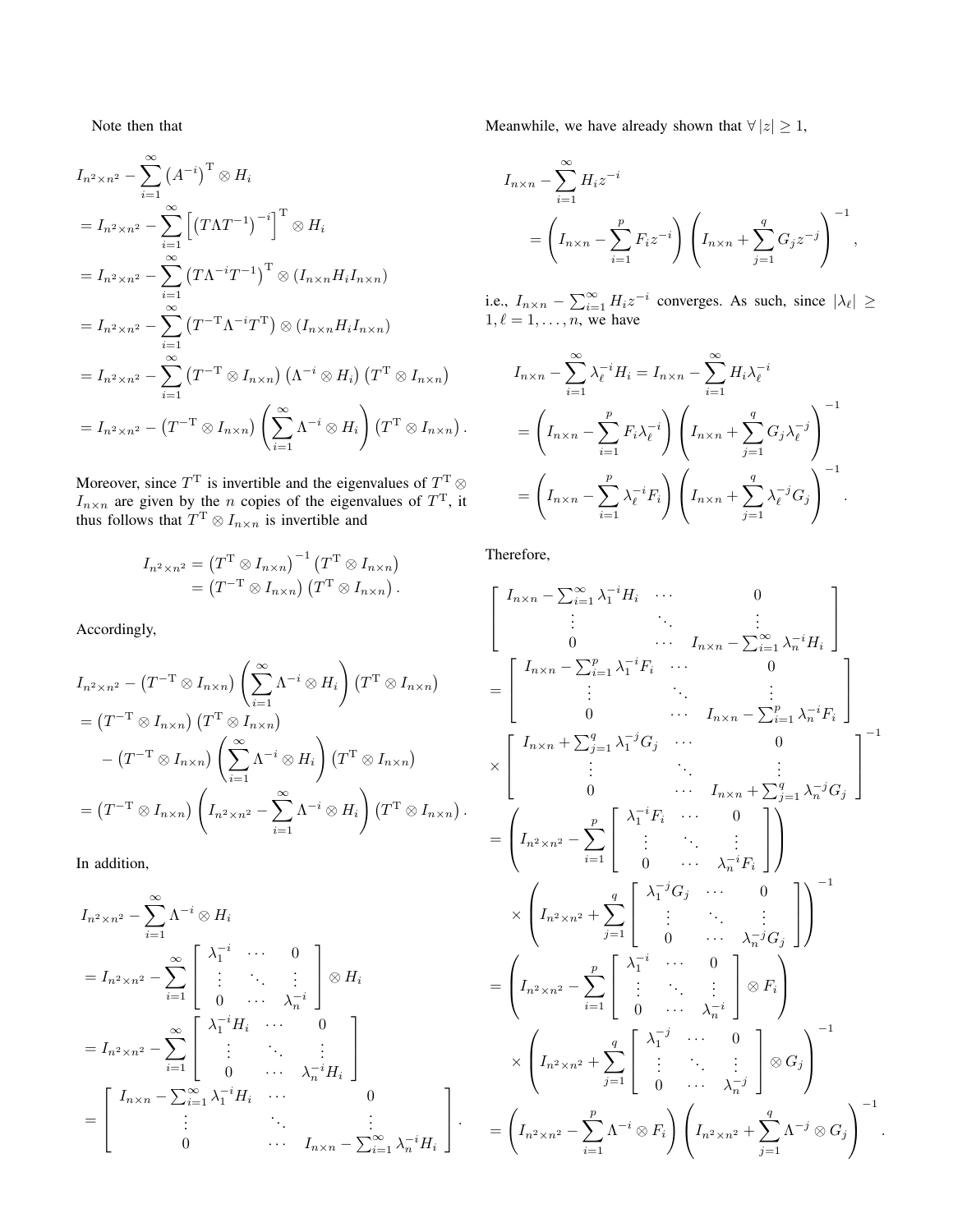

<span id="page-4-1"></span>Fig. 3. The steady-state integrated Kalman filter for colored noises.

As a result,

$$
I_{n^2 \times n^2} - \sum_{i=1}^{\infty} (A^{-i})^{\mathrm{T}} \otimes H_i
$$
  
=  $(T^{-\mathrm{T}} \otimes I_{n \times n}) \left( I_{n^2 \times n^2} - \sum_{i=1}^{\infty} \Lambda^{-i} \otimes H_i \right) (T^{\mathrm{T}} \otimes I_{n \times n})$   
=  $(T^{-\mathrm{T}} \otimes I_{n \times n}) \left( I_{n^2 \times n^2} - \sum_{i=1}^p \Lambda^{-i} \otimes F_i \right)$   
 $\times \left( I_{n^2 \times n^2} + \sum_{j=1}^q \Lambda^{-j} \otimes G_j \right)^{-1} (T^{\mathrm{T}} \otimes I_{n \times n}).$ 

To sum it up, we have

$$
C - \sum_{i=1}^{\infty} H_i C A^{-i}
$$
  
=  $\text{vec}_{n \times n}^{-1} \left\{ \left[ I_{n^2 \times n^2} - \sum_{i=1}^{\infty} (A^{-i})^{\text{T}} \otimes H_i \right] \text{vec}(C) \right\}$   
=  $\text{vec}_{n \times n}^{-1} \left[ (T^{-\text{T}} \otimes I_{n \times n}) \left( I_{n^2 \times n^2} - \sum_{i=1}^p \Lambda^{-i} \otimes F_i \right) \times \left( I_{n^2 \times n^2} + \sum_{j=1}^q \Lambda^{-j} \otimes G_j \right)^{-1} (T^{\text{T}} \otimes I_{n \times n}) \text{vec}(C) \right].$ 

This completes the proof.

Meanwhile, the Kalman filter for [\(12\)](#page-2-1) is given by

$$
\begin{cases}\n\overline{\mathbf{x}}_{k+1} = A\overline{\mathbf{x}}_k + \mathbf{u}_k, \\
\overline{\mathbf{y}}_k = \widehat{C}\overline{\mathbf{x}}_k, \\
\mathbf{e}_k = \widehat{\mathbf{y}}_k - \overline{\mathbf{y}}_k, \\
\mathbf{u}_k = \widehat{K}_k \mathbf{e}_k,\n\end{cases}
$$
\n(14)

where  $\bar{\mathbf{x}}_k \in \mathbb{R}^n$ ,  $\bar{\mathbf{y}}_k \in \mathbb{R}^n$ ,  $\mathbf{e}_k \in \mathbb{R}^n$ , and  $\mathbf{u}_k \in \mathbb{R}^n$ . is invertible, and it can be verified that its inverse is given by Furthermore, when  $(A, \widehat{C})$  is detectable, the Kalman filtering system converges, i.e., the state estimation error  $\{x_k - \overline{x}_k\}$ is asymptotically stationary. Moreover, in steady state, the optimal state estimation error covariance

$$
P = \lim_{k \to \infty} \mathbb{E}\left[\left(\mathbf{x}_k - \overline{\mathbf{x}}_k\right)\left(\mathbf{x}_k - \overline{\mathbf{x}}_k\right)^{\mathrm{T}}\right]
$$

 $\hat{\mathbf{v}}_k$  semi-definite solution to the algebraic Riccati equation attained by the Kalman filter is given by the (non-zero) positive

$$
\hat{K} \longrightarrow^{u_k} P = A P A^{T} - A P \hat{C}^{T} \left( \hat{C} P \hat{C}^{T} + \hat{V} \right)^{-1} \hat{C} P A^{T}, \quad (15)
$$

whereas the steady-state observer gain is given by

<span id="page-4-5"></span><span id="page-4-4"></span>
$$
\hat{K} = AP\hat{C}^{\mathrm{T}} \left( \hat{C}P\hat{C}^{\mathrm{T}} + \hat{V} \right)^{-1}.
$$
 (16)

Again, by letting  $\widetilde{\mathbf{x}}_k = \overline{\mathbf{x}}_k - \mathbf{x}_k$  and  $\widetilde{\mathbf{y}}_k = \overline{\mathbf{y}}_k - \widehat{\mathbf{z}}_k = \overline{\mathbf{y}}_k - \widehat{\mathbf{C}} \mathbf{x}_k$ , we may integrate the steady-state systems of [\(12\)](#page-2-1) and [\(14\)](#page-4-0) into

<span id="page-4-2"></span>
$$
\begin{cases}\n\widetilde{\mathbf{x}}_{k+1} = A\widetilde{\mathbf{x}}_k + \mathbf{u}_k, \\
\widetilde{\mathbf{y}}_k = \widehat{C}\widetilde{\mathbf{x}}_k, \\
\mathbf{e}_k = -\widetilde{\mathbf{y}}_k + \widehat{\mathbf{v}}_k, \\
\mathbf{u}_k = \widehat{K}\mathbf{e}_k,\n\end{cases}
$$
\n(17)

as depicted in Fig. [3.](#page-4-1) In addition, it may be verified that the closed-loop system given in [\(17\)](#page-4-2) and Fig. [3](#page-4-1) is stable [\[25\]](#page-12-1), [\[26\]](#page-12-2).

In fact, we may design matrix  $C$  specifically to render matrix  $C$  an identity matrix.

<span id="page-4-6"></span>*Proposition 2:* Suppose that  $A = T\Lambda T^{-1}$ , where

$$
\Lambda = \text{diag}(\lambda_1, \dots, \lambda_n), \tag{18}
$$

and  $|\lambda_{\ell}| \geq 1, \ell = 1, \ldots, n$ . If

$$
C = \text{vec}_{n \times n}^{-1} \left[ \left( T^{-T} \otimes I_{n \times n} \right) \left( I_{n^2 \times n^2} + \sum_{j=1}^q \Lambda^{-j} \otimes G_j \right) \times \left( I_{n^2 \times n^2} - \sum_{i=1}^p \Lambda^{-i} \otimes F_i \right)^{-1} \left( T^T \otimes I_{n \times n} \right) \text{vec} \left( I_{n \times n} \right) \right],
$$
\n(19)

then

<span id="page-4-3"></span>
$$
\widehat{C} = I_{n \times n}.\tag{20}
$$

*Proof:* It is known from the proof of Proposition [1](#page-2-2) that

$$
(T^{-T} \otimes I_{n \times n}) \left( I_{n^2 \times n^2} - \sum_{i=1}^p \Lambda^{-i} \otimes F_i \right)
$$

$$
\times \left( I_{n^2 \times n^2} + \sum_{j=1}^q \Lambda^{-j} \otimes G_j \right)^{-1} (T^T \otimes I_{n \times n})
$$

<span id="page-4-0"></span>

$$
(T^{-T} \otimes I_{n \times n}) \left( I_{n^2 \times n^2} + \sum_{j=1}^q \Lambda^{-j} \otimes G_j \right) \times \left( I_{n^2 \times n^2} - \sum_{i=1}^p \Lambda^{-i} \otimes F_i \right)^{-1} (T^T \otimes I_{n \times n}).
$$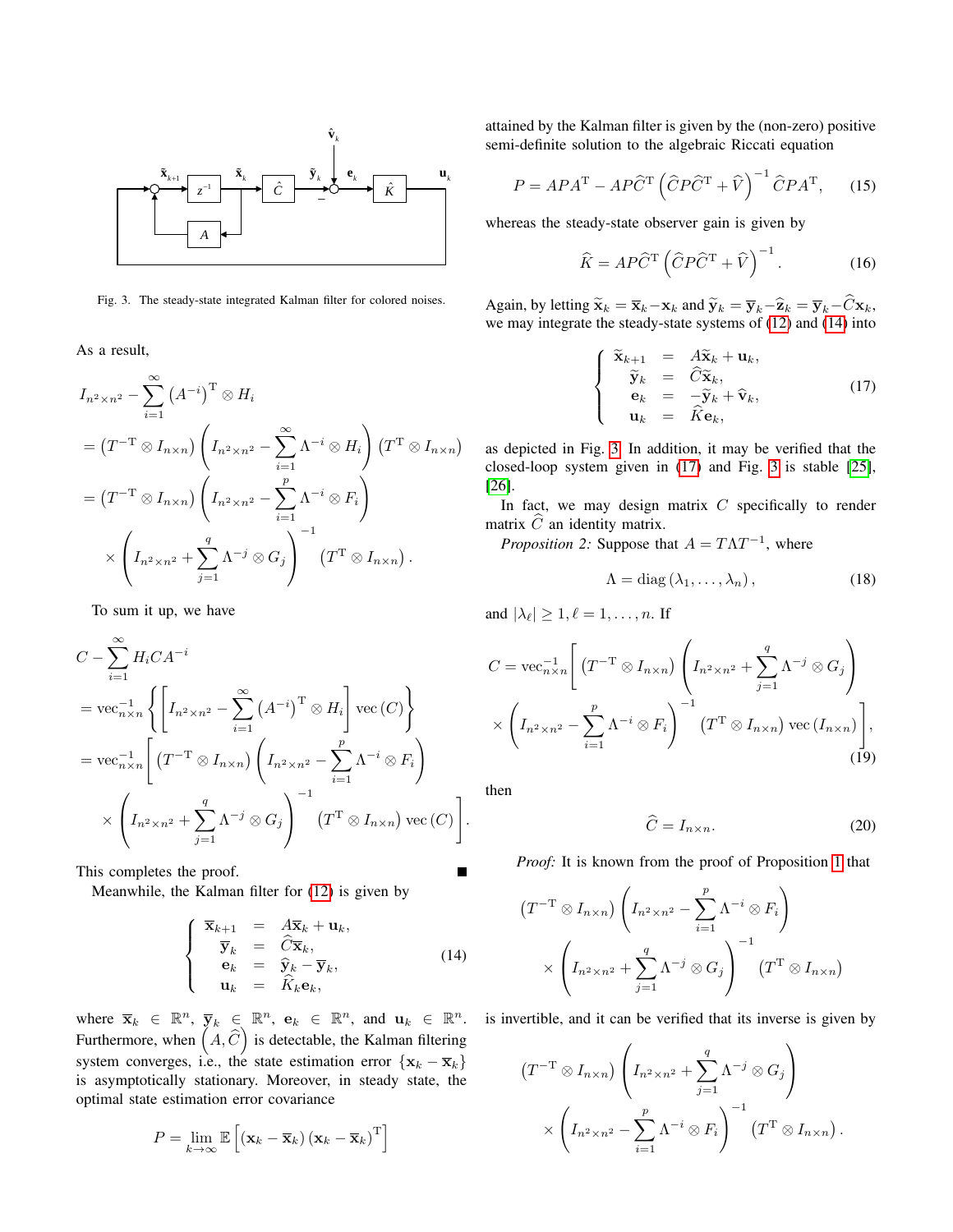Hence, if [\(19\)](#page-4-3) holds, then

$$
\hat{C} = \text{vec}_{n \times n}^{-1} \left[ \left( T^{-T} \otimes I_{n \times n} \right) \left( I_{n^2 \times n^2} - \sum_{i=1}^p \Lambda^{-i} \otimes F_i \right) \right]
$$
  
\n
$$
\times \left( I_{n^2 \times n^2} + \sum_{j=1}^q \Lambda^{-j} \otimes G_j \right)^{-1} \left( T^T \otimes I_{n \times n} \right) \text{vec}(C) \right]
$$
  
\n
$$
= \text{vec}_{n \times n}^{-1} \left[ \left( T^{-T} \otimes I_{n \times n} \right) \left( I_{n^2 \times n^2} - \sum_{i=1}^p \Lambda^{-i} \otimes F_i \right) \right]
$$
  
\n
$$
\times \left( I_{n^2 \times n^2} + \sum_{j=1}^q \Lambda^{-j} \otimes G_j \right)^{-1} \left( T^T \otimes I_{n \times n} \right)
$$
  
\n
$$
\times \left( T^{-T} \otimes I_{n \times n} \right) \left( I_{n^2 \times n^2} + \sum_{j=1}^q \Lambda^{-j} \otimes G_j \right)
$$
  
\n
$$
\times \left( I_{n^2 \times n^2} - \sum_{i=1}^p \Lambda^{-i} \otimes F_i \right)^{-1} \left( T^T \otimes I_{n \times n} \right) \text{vec}(I_{n \times n}) \right)
$$
  
\n
$$
= I_{n \times n}.
$$

This completes the proof.

Note that when  $\hat{C} = I_{n \times n}$ , the pair  $(A, \hat{C})$  is always observable (and thus always detectable [\[26\]](#page-12-2)). To see this, note that if  $\widehat{C} = I_{n \times n}$ , then the observation matrix for  $(A, \widehat{C})$ becomes

$$
\begin{bmatrix}\n\hat{C} \\
\hat{C}A \\
\hat{C}A^2 \\
\vdots \\
\hat{C}A^{n-1}\n\end{bmatrix} =\n\begin{bmatrix}\nI_{n \times n} \\
A \\
A^2 \\
\vdots \\
A^{n-1}\n\end{bmatrix},
$$
\n(21)

which has a row rank of *n*, indicating that  $(A, \widehat{C})$  is observable  $[26]$ , regardless of what A is. As such, in this case the Kalman filtering system always converges, whereas [\(15\)](#page-4-4) reduces to

$$
P = APA^{T} - AP\left(P + \hat{V}\right)^{-1}PA^{T},\qquad(22)
$$

and [\(16\)](#page-4-5) reduces to

$$
\widehat{K} = AP\left(P + \widehat{V}\right)^{-1}.\tag{23}
$$

## *B. Feedback Capacity of Parallel ACGN Channels*

We now proceed to obtain lower bounds on feedback capacity as well as the corresponding recursive coding schemes, based upon the discussions in the previous sub-section. We first examine the solution to the algebraic Riccati equation given by  $(15)$  when A and C are designed specifically.

<span id="page-5-2"></span>*Theorem 1:* Suppose that in [\(8\)](#page-2-3),  $\hat{V} = U_{\hat{v}} \Lambda_{\hat{v}} U_{\hat{v}}^T$ , where

$$
\Lambda_{\widehat{\mathbf{v}}} = \text{diag}\left(\widehat{V}_1, \dots, \widehat{V}_n\right),\tag{24}
$$

and  $U_{\hat{v}}$  is an orthogonal matrix. If

$$
A = U_{\widehat{\mathbf{v}}} \Lambda U_{\widehat{\mathbf{v}}}^{\mathrm{T}},\tag{25}
$$

and

$$
C = \text{vec}_{n \times n}^{-1} \left[ \left( U_{\widehat{\mathbf{v}}}^{-T} \otimes I_{n \times n} \right) \left( I_{n^2 \times n^2} + \sum_{j=1}^q \Lambda^{-j} \otimes G_j \right) \times \left( I_{n^2 \times n^2} - \sum_{i=1}^p \Lambda^{-i} \otimes F_i \right)^{-1} \left( U_{\widehat{\mathbf{v}}}^T \otimes I_{n \times n} \right) \text{vec} \left( I_{n \times n} \right) \right],
$$
\n(26)

where

<span id="page-5-0"></span>
$$
\Lambda = \pm \left( \Lambda_{\widetilde{\mathbf{x}}} + \Lambda_{\widehat{\mathbf{v}}} \right)^{\frac{1}{2}} \Lambda_{\widehat{\mathbf{v}}}^{-\frac{1}{2}},\tag{27}
$$

and

$$
\Lambda_{\widetilde{\mathbf{x}}} = \text{diag}\left(P_1, \dots, P_n\right) \succeq 0, \ \Lambda_{\widetilde{\mathbf{x}}} \neq 0,\tag{28}
$$

then the (non-zero) positive semi-definite solution to [\(15\)](#page-4-4) is given by

$$
P = U_{\widehat{\mathbf{v}}} \Lambda_{\widetilde{\mathbf{x}}} U_{\widehat{\mathbf{v}}}^{\mathrm{T}}.
$$
 (29)

*Proof:* Note first that the eigenvalues of

$$
A = U_{\widehat{\mathbf{v}}} \Lambda U_{\widehat{\mathbf{v}}}^{\mathrm{T}} = \pm U_{\widehat{\mathbf{v}}} \left( \Lambda_{\widetilde{\mathbf{x}}} + \Lambda_{\widehat{\mathbf{v}}} \right)^{\frac{1}{2}} \Lambda_{\widehat{\mathbf{v}}}^{-\frac{1}{2}} U_{\widehat{\mathbf{v}}}^{\mathrm{T}}
$$

are given by

$$
\lambda_{\ell} = \sqrt{\frac{P_{\ell} + \widehat{V}_{\ell}}{\widehat{V}_{\ell}}}, \ \ell = 1, \ldots, n,
$$

or

$$
\lambda_{\ell}=-\sqrt{\frac{P_{\ell}+\widehat{V}_{\ell}}{\widehat{V}_{\ell}}},\ \ell=1,\ldots,n.
$$

<span id="page-5-1"></span>Then, since

diag  $(\widehat{V}_1,\ldots,\widehat{V}_n) \succ 0,$ 

and

$$
diag(P_1,\ldots,P_n)\succeq 0,
$$

we have

$$
|\lambda_{\ell}| = \left| \sqrt{\frac{P_{\ell} + \widehat{V}_{\ell}}{\widehat{V}_{\ell}}} \right| \geq 1, \ \ell = 1, \ldots, n.
$$

Therefore, according to Proposition [1](#page-2-2) and Proposition [2,](#page-4-6) when C is given by [\(26\)](#page-5-0), it follows that  $\hat{C} = I_{n \times n}$  while [\(22\)](#page-5-1) holds.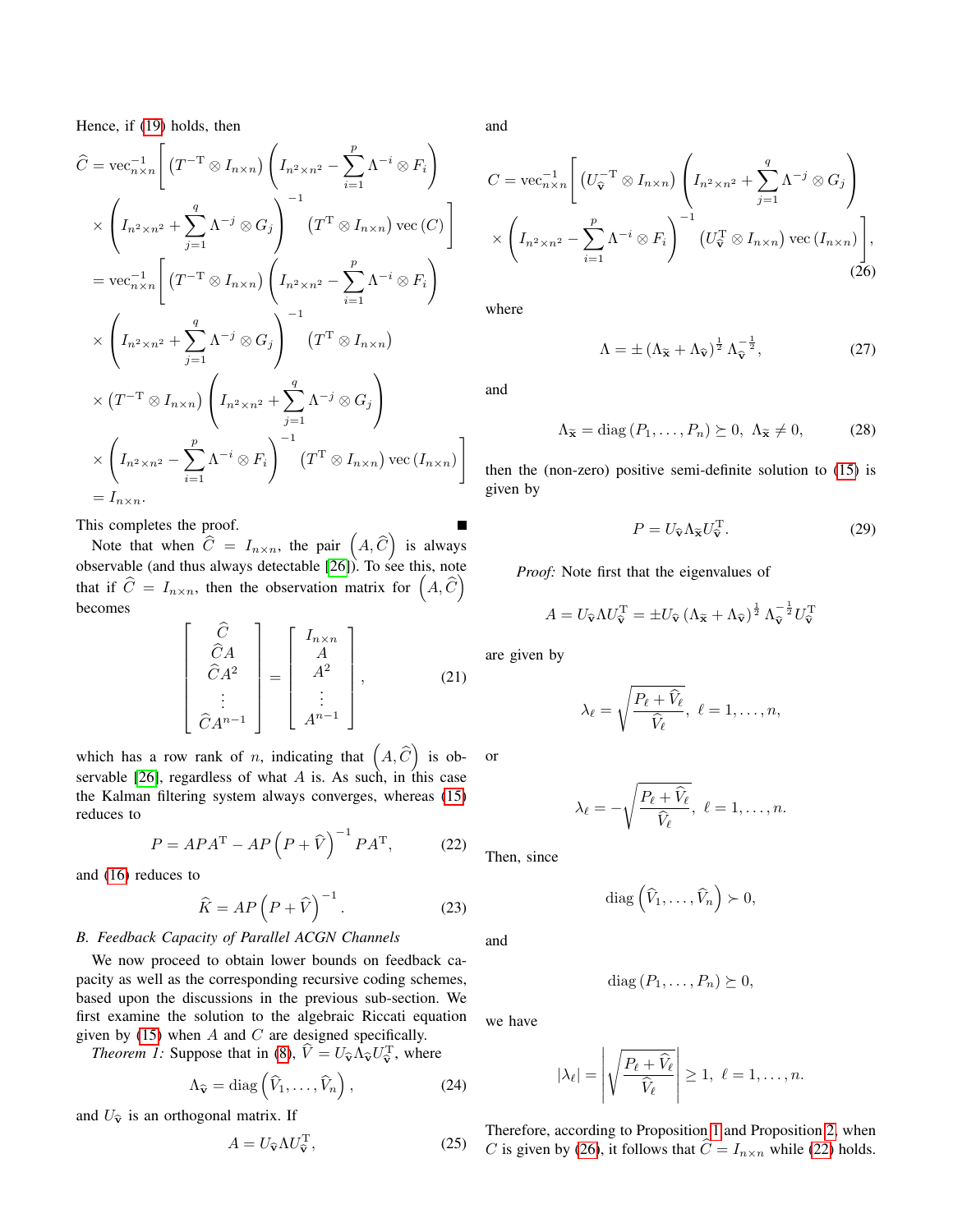On the other hand, it may be verified that  $P = U_{\hat{v}} \Lambda_{\tilde{x}} U_{\hat{v}}^{\mathrm{T}}$  is the (non zero) positive semi-definite solution to (22) as the (non-zero) positive semi-definite solution to [\(22\)](#page-5-1) as

$$
U_{\hat{\mathbf{v}}}\Lambda_{\tilde{\mathbf{x}}}U_{\hat{\mathbf{v}}}^{T}-AU_{\hat{\mathbf{v}}}\Lambda_{\tilde{\mathbf{x}}}U_{\tilde{\mathbf{v}}}^{T}A^{T}
$$
  
+ 
$$
AU_{\hat{\mathbf{v}}}\Lambda_{\tilde{\mathbf{x}}}U_{\tilde{\mathbf{v}}}^{T}\left(U_{\hat{\mathbf{v}}}\Lambda_{\tilde{\mathbf{x}}}U_{\tilde{\mathbf{v}}}^{T}+\hat{V}\right)^{-1}U_{\hat{\mathbf{v}}}\Lambda_{\tilde{\mathbf{x}}}U_{\tilde{\mathbf{v}}}^{T}A^{T}
$$
  
= 
$$
U_{\hat{\mathbf{v}}}\Lambda_{\tilde{\mathbf{x}}}U_{\tilde{\mathbf{v}}}^{T}-U_{\hat{\mathbf{v}}}\Lambda U_{\tilde{\mathbf{v}}}^{T}U_{\hat{\mathbf{v}}}\Lambda_{\tilde{\mathbf{x}}}U_{\tilde{\mathbf{v}}}^{T}U_{\tilde{\mathbf{v}}}\Lambda_{\tilde{\mathbf{x}}}U_{\tilde{\mathbf{v}}}^{T}
$$
  
+ 
$$
U_{\tilde{\mathbf{v}}}\Lambda_{\tilde{\mathbf{x}}}U_{\tilde{\mathbf{v}}}^{T}U_{\tilde{\mathbf{v}}}\Lambda_{\tilde{\mathbf{x}}}U_{\tilde{\mathbf{v}}}^{T}U_{\tilde{\mathbf{v}}}\Lambda_{\tilde{\mathbf{x}}}U_{\tilde{\mathbf{v}}}^{T}+U_{\tilde{\mathbf{v}}}\Lambda_{\tilde{\mathbf{v}}}\tilde{U}_{\tilde{\mathbf{v}}}^{T})^{-1}
$$
  

$$
\times U_{\hat{\mathbf{v}}}\Lambda_{\tilde{\mathbf{x}}}U_{\tilde{\mathbf{v}}}^{T}-U_{\tilde{\mathbf{v}}}\Lambda_{\tilde{\mathbf{x}}}\Lambda U_{\tilde{\mathbf{v}}}^{T}+U_{\tilde{\mathbf{v}}}\Lambda_{\tilde{\mathbf{x}}}\left(\Lambda_{\tilde{\mathbf{x}}}+\Lambda_{\hat{\mathbf{v}}}\right)^{-1}\Lambda_{\tilde{\mathbf{x}}}\Lambda U_{\tilde{\mathbf{v}}}^{T}
$$
  
= 
$$
U_{\hat{\mathbf{v}}}\left[\Lambda_{\tilde{\mathbf{x}}}-\Lambda\Lambda_{\tilde{\mathbf{x}}}\Lambda+\Lambda_{\tilde{\mathbf{x}}}\left(\Lambda_{\tilde{\mathbf{x}}}+\Lambda_{\hat{\mathbf{v}}}\right)^{-1
$$

(Note also that clearly  $P = 0$  is the other positive semi-definite solution to [\(22\)](#page-5-1), which is not relevant herein though.) This completes the proof.

Note that herein  $\Lambda$  and  $P$  can respectively be rewritten as

$$
\Lambda = \pm \left[ \begin{array}{cccc} \sqrt{1 + \frac{P_1}{\widehat{V}_1}} & \cdots & 0 \\ \vdots & \ddots & \vdots \\ 0 & \cdots & \sqrt{1 + \frac{P_n}{\widehat{V}_n}} \end{array} \right], \qquad (30)
$$

and

$$
P = U_{\widehat{\mathbf{v}}} \begin{bmatrix} P_1 & \cdots & 0 \\ \vdots & \ddots & \vdots \\ 0 & \cdots & P_n \end{bmatrix} U_{\widehat{\mathbf{v}}}^{\mathrm{T}}.
$$
 (31)

Note also that in the special case when  $\{v_k\}$  is a white noise, i.e., when  $F_i = G_j = 0$  in [\(8\)](#page-2-3), [\(26\)](#page-5-0) reduces to

$$
C = I_{n \times n}.\tag{32}
$$

On the other hand, we may obtain an equivalent form of the system in Fig. [3](#page-4-1) as given by [\(17\)](#page-4-2).

<span id="page-6-3"></span>*Proposition 3:* The system in Fig. [3](#page-4-1) is equivalent to that in Fig. [4,](#page-6-0) where  $K(z)$  is dynamic and is given by

$$
K(z) = F^{-1}(z)\hat{K}
$$
  
=  $\left(I - \sum_{i=1}^{p} F_i z^{-i}\right) \left(I + \sum_{j=1}^{q} G_j z^{-j}\right)^{-1} \hat{K}$ . (33)



<span id="page-6-0"></span>Fig. 4. The steady-state integrated Kalman filter for colored noises: Equivalent form.



<span id="page-6-1"></span>Fig. 5. The steady-state integrated Kalman filter for colored noises: Equivalent form 2.

Herein,  $\hat{K}$  is given by [\(16\)](#page-4-5). More specifically, the system in Fig. [4](#page-6-0) is given by

$$
\begin{cases}\n\widetilde{\mathbf{x}}_{k+1} = A\widetilde{\mathbf{x}}_k + \mathbf{u}_k, \\
\mathbf{y}'_k = C\widetilde{\mathbf{x}}_k, \\
\mathbf{e}'_k = -\mathbf{y}'_k + \mathbf{v}_k, \\
\mathbf{u}_k = \widehat{K}(\mathbf{e}'_k - \sum_{i=1}^p F_i \mathbf{e}'_{k-i}) - \sum_{j=1}^q G_j \mathbf{u}_{k-j},\n\end{cases} (34)
$$

which is stable as a closed-loop system.

*Proof:* Note first that the system of Fig. [3](#page-4-1) is equivalent to the one of Fig. [5,](#page-6-1) since  $\ddot{K} = F (z) K (z)$ . In addition, it is known from the proof of Proposition [1](#page-2-2) that

<span id="page-6-2"></span>
$$
\widetilde{\mathbf{y}}_k = \widehat{C}\widetilde{\mathbf{x}}_k = \left(C - \sum_{i=1}^{\infty} H_i C A^{-i}\right) \widetilde{\mathbf{x}}_k.
$$

As such, since

$$
\widetilde{\mathbf{x}}_k = \overline{\mathbf{x}}_k - \mathbf{x}_k = A\left(\overline{\mathbf{x}}_{k-1} - \mathbf{x}_{k-1}\right) = A\widetilde{\mathbf{x}}_{k-1},
$$

we have

$$
\left(C - \sum_{i=1}^{\infty} H_i C A^{-i}\right) \widetilde{\mathbf{x}}_k = \left(C - \sum_{i=1}^{\infty} H_i C z^{-i}\right) \widetilde{\mathbf{x}}_k
$$

$$
= \left(I - \sum_{i=1}^p F_i z^{-i}\right) \left(I + \sum_{j=1}^q G_j z^{-j}\right)^{-1} C \widetilde{\mathbf{x}}_k
$$

$$
= \left(I - \sum_{i=1}^{\infty} H_i z^{-i}\right) C \widetilde{\mathbf{x}}_k = F^{-1}(z) C \widetilde{\mathbf{x}}_k.
$$

Consequently, the system of Fig. [5](#page-6-1) is equivalent to that of Fig. [6.](#page-7-0) Moreover, since all the sub-systems are linear, the system of Fig. [6](#page-7-0) is equivalent to that of Fig. [7,](#page-7-1) which in turn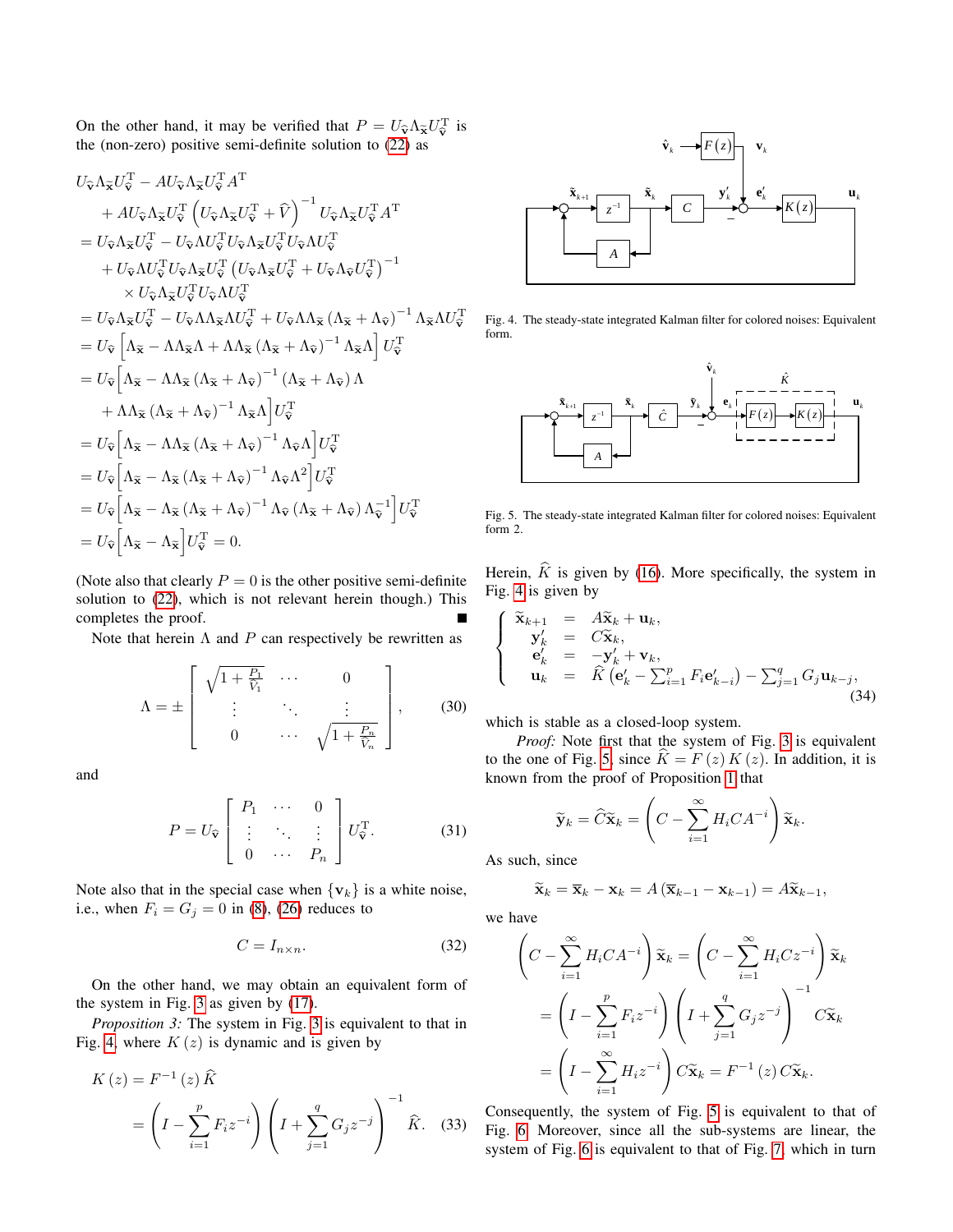

Fig. 6. The steady-state integrated Kalman filter for colored noises: Equivalent form 3.

<span id="page-7-0"></span>

<span id="page-7-1"></span>Fig. 7. The steady-state integrated Kalman filter for colored noises: Equivalent form 4.

equals to the one of Fig. [4;](#page-6-0) note that herein  $F(z)$  is stable and minimum-phase, and thus there will be no issues caused by cancellations of unstable poles and nonminimum-phase zeros. Meanwhile, the closed-loop stability of the system given in [\(34\)](#page-6-2) and Fig. [4](#page-6-0) is the same as that of the system given by [\(17\)](#page-4-2) and Fig. [3,](#page-4-1) since they are essentially the same feedback system.

As a matter of fact, in the system of Fig. [4,](#page-6-0) or equivalently, in the system of Fig. [8,](#page-7-2) we may view

$$
\mathbf{e}'_k = -\mathbf{y}'_k + \mathbf{v}_k \tag{35}
$$

as a feedback channel [\[2\]](#page-11-1), [\[5\]](#page-11-4) with additive colored Gaussian noise  $\{v_k\}$ , whereas  $\{-y'_k\}$  is the channel input while  $\{e'_k\}$ is the channel output. Note that in Fig. [8,](#page-7-2)

$$
L(z) = C (zI - A)^{-1} K(z)
$$
 (36)

may be viewed as a particular class of feedback coding. On the other hand, with the notations in [\(35\)](#page-7-3), the feedback capacity



<span id="page-7-2"></span>Fig. 8. The steady-state integrated Kalman filter for colored noises: Equivalent form 5.

 $\hat{\mathbf{v}}_k$  is given by (cf. the definition in [\(1\)](#page-0-0))

$$
C_{\mathbf{f}} = \sup_{\lim_{k \to \infty} \frac{1}{k+1} \sum_{i=0}^{k} \text{tr}\,\mathbb{E}\left[\left(-\mathbf{y}_{i}'\right)\left(-\mathbf{y}_{i}'\right)^{\mathrm{T}}\right] \leq \overline{P}} \left[h_{\infty}\left(\mathbf{e}'\right) - h_{\infty}\left(\mathbf{v}\right)\right].
$$
\n(37)

As such, if  $A$  and  $C$  are designed specifically as in Theorem [1,](#page-5-2) then [\(36\)](#page-7-4) naturally provides a class of sub-optimal feedback coding scheme, by which the corresponding  $h_{\infty}(\mathbf{e}') - h_{\infty}(\mathbf{v})$ that can be achieved is thus a lower bound of [\(37\)](#page-7-5).

In this view, the following lower bound of feedback capacity can be obtained.

<span id="page-7-7"></span>

<span id="page-7-6"></span><span id="page-7-5"></span>
$$
\Lambda_{\widehat{\mathbf{v}}} = \text{diag}\left(\widehat{V}_1, \dots, \widehat{V}_n\right),\tag{38}
$$

and  $U_{\hat{v}}$  is an orthogonal matrix. Then, a lower bound of the feedback capacity with power constraint  $\overline{P}$  is given by

$$
\max_{P_1 \ge 0,\dots,P_n \ge 0} \sum_{\ell=1}^n \frac{1}{2} \log \left( 1 + \frac{P_\ell}{\widehat{V}_\ell} \right),\tag{39}
$$

where  $P_1, \ldots, P_n$  satisfy

$$
\operatorname{tr}\left(CU_{\widehat{\mathbf{v}}}\left[\begin{array}{ccc} P_1 & \cdots & 0 \\ \vdots & \ddots & \vdots \\ 0 & \cdots & P_n \end{array}\right]U_{\widehat{\mathbf{v}}}^{\mathrm{T}}C^{\mathrm{T}}\right) = \overline{P}.\qquad(40)
$$

Herein,

$$
C = \text{vec}_{n \times n}^{-1} \left[ \left( U_{\widehat{\mathbf{v}}}^{-T} \otimes I_{n \times n} \right) \left( I_{n^2 \times n^2} + \sum_{j=1}^q \Lambda^{-j} \otimes G_j \right) \times \left( I_{n^2 \times n^2} - \sum_{i=1}^p \Lambda^{-i} \otimes F_i \right)^{-1} \left( U_{\widehat{\mathbf{v}}}^{-T} \otimes I_{n \times n} \right) \text{vec} \left( I_{n \times n} \right) \right],
$$
\n
$$
(41)
$$

<span id="page-7-3"></span>where

<span id="page-7-8"></span>
$$
\Lambda = \pm \left[ \begin{array}{ccc} \sqrt{1 + \frac{P_1}{\hat{V}_1}} & \cdots & 0 \\ \vdots & \ddots & \vdots \\ 0 & \cdots & \sqrt{1 + \frac{P_n}{\hat{V}_n}} \end{array} \right].
$$
 (42)

<span id="page-7-4"></span>*Proof:* To start with, suppose that A and C are specifically designed as in Theorem [1.](#page-5-2) In this case, it is known from Theorem [3](#page-6-3) that the system in [\(34\)](#page-6-2) is stable. Note then that [\(34\)](#page-6-2) implies

$$
-Y'(z) = -C(zI - A)^{-1} K(z)
$$
  
 
$$
\times \left[ I + C(zI - A)^{-1} K(z) \right]^{-1} V(z),
$$

$$
-C(zI - A)^{-1} K(z) [I + C(zI - A)^{-1} K(z)]^{-1}
$$
 (43)

*A* **i** is stable. Accordingly, since  $\{v_k\}$  is stationary Gaussian,  ${-y'_k}$  is also stationary Gaussian. On the other hand, it holds that

$$
E'(z) = [I + C (zI - A)^{-1} K(z)]^{-1} V(z),
$$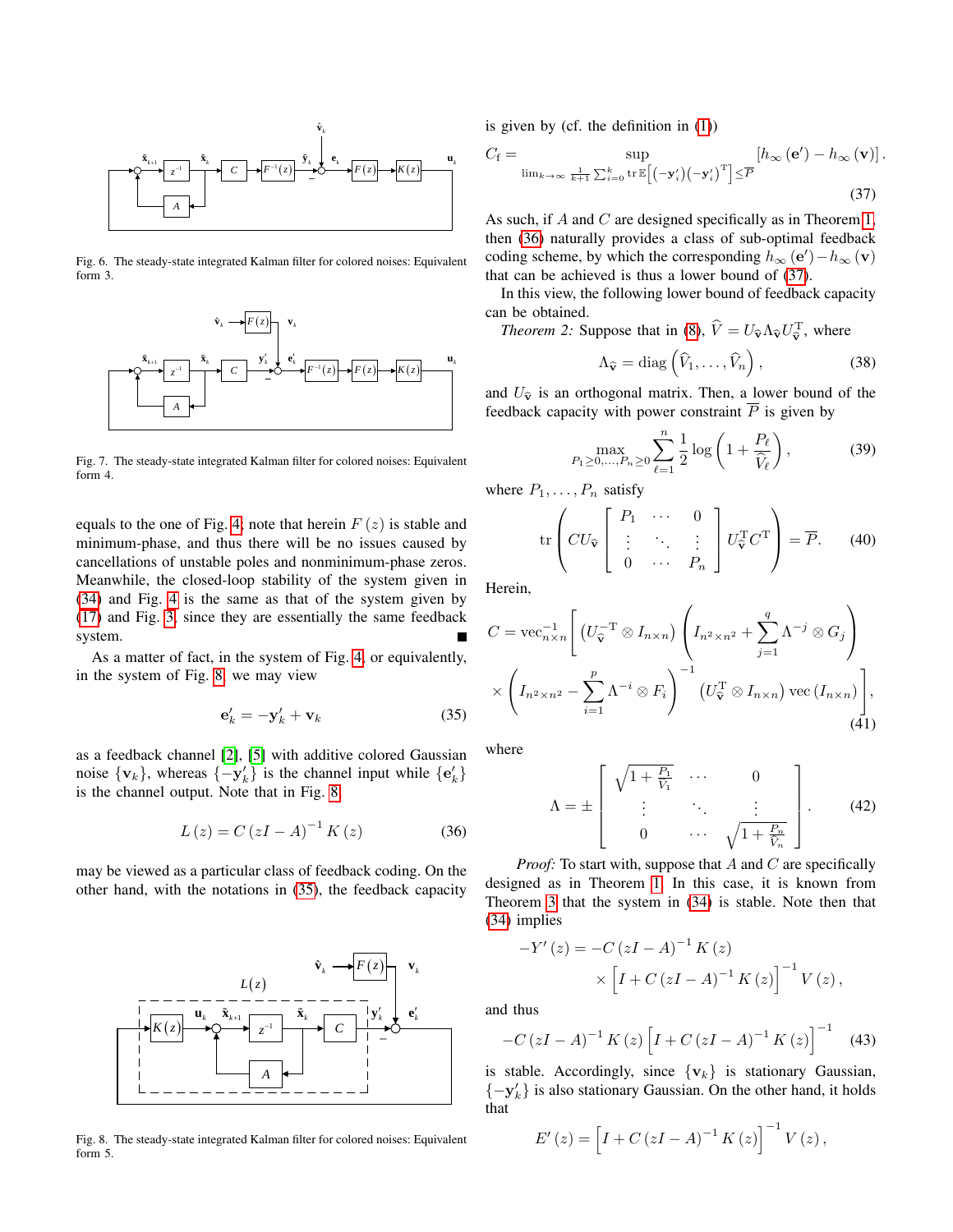and as a consequence (cf. discussions in [\[5\]](#page-11-4), [\[18\]](#page-11-11)),

$$
h_{\infty}(\mathbf{e}') - h_{\infty}(\mathbf{v})
$$
  
=  $\frac{1}{2\pi} \int_{-\pi}^{\pi} \log \det \left| \left[ I + C \left( e^{j\omega} I - A \right)^{-1} K \left( e^{j\omega} \right) \right]^{-1} \right| d\omega$   
=  $\frac{1}{2\pi} \int_{-\pi}^{\pi} \log \det \left| \left[ I + C \left( e^{j\omega} I - A \right)^{-1} F^{-1} \left( e^{j\omega} \right) \hat{K} \right]^{-1} \right| d\omega$   
=  $\sum_{\ell=1}^{n} \log |\lambda_{\ell}| = \sum_{\ell=1}^{n} \log \sqrt{1 + \frac{P_{\ell}}{\hat{V}_{\ell}}} = \sum_{\ell=1}^{n} \frac{1}{2} \log \left( 1 + \frac{P_{\ell}}{\hat{V}_{\ell}} \right),$ 

where the first equality may be referred to [\[21\]](#page-11-13), [\[22\]](#page-11-14) while the third equality follows as a result of the Bode integral or Jensen's formula [\[21\]](#page-11-13), [\[28\]](#page-12-4). Note that herein we have used the fact that  $F^{-1}(z)$  is stable and minimum-phase,  $(A, C)$  is detectable (thus the set of unstable poles of  $C (zI - A)^{-1} K (z)$ is exactly the same as the set of eigenvalues of  $A$  with magnitude greater than or equal to 1; see, e.g., discussions in [\[29\]](#page-12-5)), and

$$
\left[I + C\left(zI - A\right)^{-1} K\left(z\right)\right]^{-1}
$$

is stable. Consequently, according to the definition of feedback capacity given in [\(37\)](#page-7-5), it holds that

$$
C_{\rm f} \ge h_{\infty}(\mathbf{e}') - h_{\infty}(\mathbf{v}) = \sum_{\ell=1}^{n} \frac{1}{2} \log \left( 1 + \frac{P_{\ell}}{\widehat{V}_{\ell}} \right),
$$

when the corresponding

$$
\lim_{k \to \infty} \frac{1}{k+1} \sum_{i=0}^{k} \operatorname{tr} \mathbb{E} \left[ \left( -\mathbf{y}'_i \right) \left( -\mathbf{y}'_i \right)^{\mathrm{T}} \right]
$$
\n
$$
= \operatorname{tr} \mathbb{E} \left[ \left( -\mathbf{y}'_k \right) \left( -\mathbf{y}'_k \right)^{\mathrm{T}} \right] = \operatorname{tr} \mathbb{E} \left[ \left( \mathbf{y}'_k \right) \left( \mathbf{y}'_k \right)^{\mathrm{T}} \right]
$$
\n
$$
= \operatorname{tr} \mathbb{E} \left[ \left( C \widetilde{\mathbf{x}}_k \right) \left( C \widetilde{\mathbf{x}}_k \right)^{\mathrm{T}} \right] = \operatorname{tr} \mathbb{E} \left[ C \widetilde{\mathbf{x}}_k \widetilde{\mathbf{x}}_k^{\mathrm{T}} C^{\mathrm{T}} \right]
$$
\n
$$
= \operatorname{tr} \left\{ C \mathbb{E} \left[ \left( \overline{\mathbf{x}}_k - \mathbf{x}_k \right) \left( \overline{\mathbf{x}}_k - \mathbf{x}_k \right)^{\mathrm{T}} \right] C^{\mathrm{T}} \right\} = \operatorname{tr} \left( C P C^{\mathrm{T}} \right)
$$

is less than the power constraint  $\overline{P}$ , i.e., when (see Theorem [1\)](#page-8-0)

$$
\operatorname{tr}\left(CPC^{\mathrm{T}}\right) = \operatorname{tr}\left(CU_{\widehat{\mathbf{v}}}\left[\begin{array}{ccc} P_1 & \cdots & 0 \\ \vdots & \ddots & \vdots \\ 0 & \cdots & P_n \end{array}\right]U_{\widehat{\mathbf{v}}}^{\mathrm{T}}C^{\mathrm{T}}\right) \leq \overline{P}.
$$

Note that herein we have used the fact that  $\{-y'_k\}$  is stationary. In particular, we may pick the allocation  $P_1, \ldots, P_n$  that maximizes

$$
\sum_{\ell=1}^n \frac{1}{2} \log \left(1+\frac{P_\ell}{\widehat{V}_\ell}\right)
$$

while satisfying

$$
\operatorname{tr}\left(CU_{\widehat{\mathbf{v}}}\left[\begin{array}{ccc} P_1 & \cdots & 0 \\ \vdots & \ddots & \vdots \\ 0 & \cdots & P_n \end{array}\right]U_{\widehat{\mathbf{v}}}^{\mathrm{T}}C^{\mathrm{T}}\right) = \overline{P}.
$$

This completes the proof.

Note that the solution to [\(39\)](#page-7-6) is essentially a power allocation policy with feedback. Note also that he lower bound in Theorem [2](#page-7-7) is equal to

$$
\max_{a_1 \ge 1, ..., a_n \ge 1} \sum_{\ell=1}^n \log a_\ell, \tag{44}
$$

where  $a_1, \ldots, a_n$  satisfy

$$
\operatorname{tr}\left(CU_{\widehat{\mathbf{v}}}\left[\begin{array}{ccc}a_1^2-1 & \cdots & 0\\ \vdots & \ddots & \vdots\\ 0 & \cdots & a_n^2-1\end{array}\right]U_{\widehat{\mathbf{v}}}^{\mathrm{T}}C^{\mathrm{T}}\right) = \overline{P}.\quad(45)
$$

Herein,  $C$  is given by [\(41\)](#page-7-8), where

$$
\Lambda = \pm \left[ \begin{array}{ccc} a_1 & \cdots & 0 \\ \vdots & \ddots & \vdots \\ 0 & \cdots & a_n \end{array} \right]. \tag{46}
$$

<span id="page-8-0"></span>We now consider the case of independent parallel channels. *Corollary 1:* Suppose that in [\(8\)](#page-2-3),

$$
\widehat{V} = \text{diag}\left(\widehat{V}_1, \dots, \widehat{V}_n\right),\tag{47}
$$

and

$$
F_i = \text{diag}(f_{i1}, \dots, f_{in}), \ i = 1, \dots, p,
$$
 (48)

while

$$
G_j = \text{diag}(g_{j1}, \dots, g_{jn}), \ j = 1, \dots, q,
$$
 (49)

which essentially model a parallel of independent ARMA noises. Then, a lower bound of the feedback capacity with power constraint  $\overline{P}$  is given by

$$
\max_{P_1 \ge 0, ..., P_n \ge 0} \sum_{\ell=1}^n \frac{1}{2} \log \left( 1 + \frac{P_\ell}{\widehat{V}_\ell} \right),\tag{50}
$$

where  $P_1, \ldots, P_n$  satisfy

$$
\left[\sum_{\ell=1}^{n} \left(\frac{1+\sum_{j=1}^{q} g_{j\ell} a_{\ell}^{-j}}{1-\sum_{i=1}^{p} f_{i\ell} a_{\ell}^{-i}}\right)^{2} P_{\ell}\right] = \overline{P},\tag{51}
$$

or

$$
\sum_{\ell=1}^{n} \left\{ \left[ \frac{1 + \sum_{j=1}^{q} g_{j\ell} (-a_{\ell})^{-j}}{1 - \sum_{i=1}^{p} f_{i\ell} (-a_{\ell})^{-i}} \right]^{2} P_{\ell} \right\} = \overline{P}.
$$
 (52)

Herein,

<span id="page-8-1"></span>
$$
a_{\ell} = \sqrt{1 + \frac{P_{\ell}}{\widehat{V}_{\ell}}}, \ell = 1, \dots, n.
$$
 (53)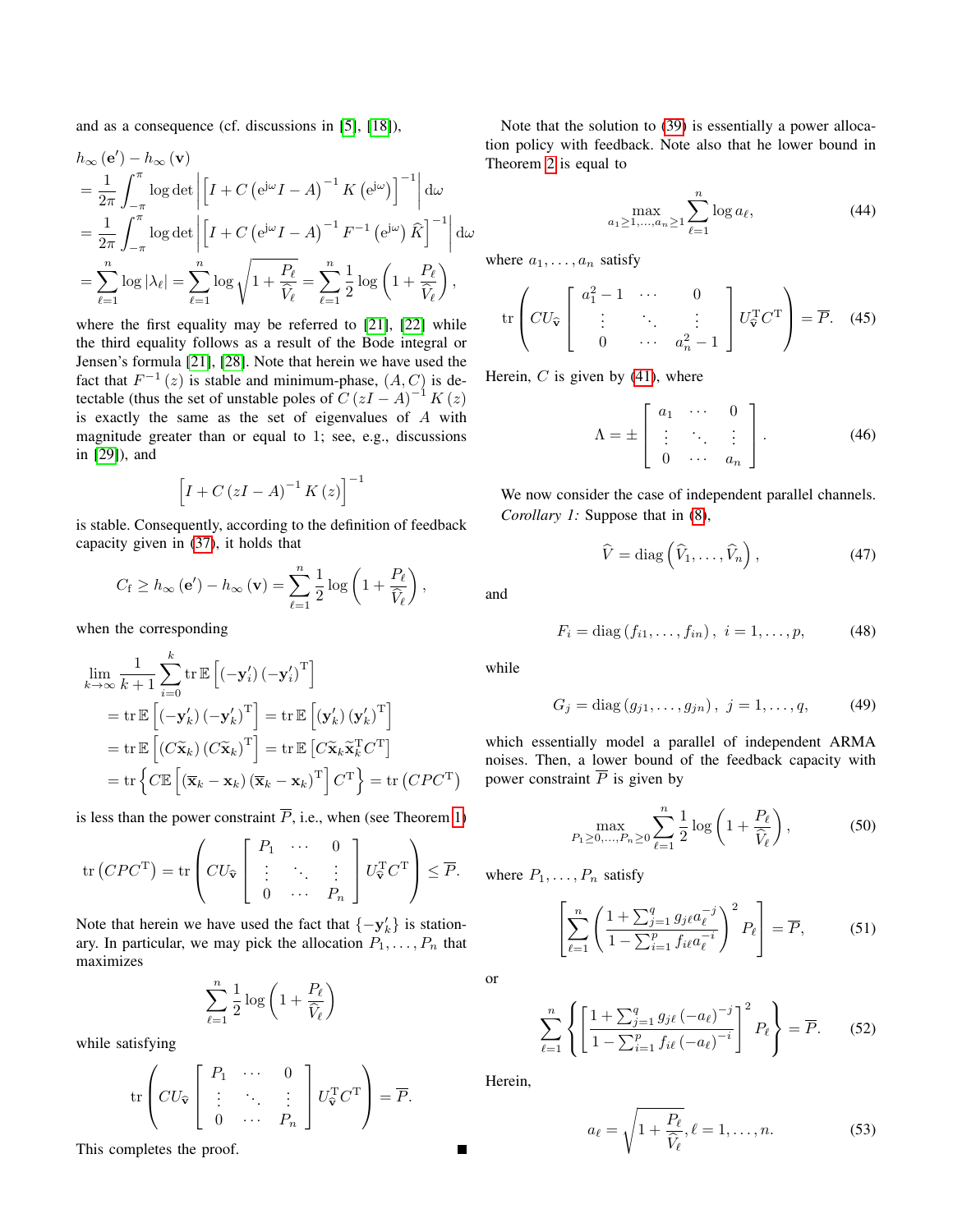*Proof:* Note first that in this case,  $U_{\hat{v}} = I$  and hence

$$
C = \text{vec}_{n \times n}^{-1} \left[ \left( I_{n \times n}^{-T} \otimes I_{n \times n} \right) \left( I_{n^2 \times n^2} + \sum_{j=1}^q \Lambda^{-j} \otimes G_j \right) \right]
$$
  
 
$$
\times \left( I_{n^2 \times n^2} - \sum_{i=1}^p \Lambda^{-i} \otimes F_i \right)^{-1} \left( I_{n \times n}^{\mathsf{T}} \otimes I_{n \times n} \right) \text{vec} \left( I_{n \times n} \right)
$$
  

$$
= \text{vec}_{n \times n}^{-1} \left[ \left( I_{n^2 \times n^2} + \sum_{j=1}^q \Lambda^{-j} \otimes G_j \right) \right]
$$
  

$$
\times \left( I_{n^2 \times n^2} - \sum_{i=1}^p \Lambda^{-i} \otimes F_i \right)^{-1} \text{vec} \left( I_{n \times n} \right) \right],
$$

while

$$
\operatorname{tr}\left(CU_{\widehat{\mathbf{v}}}\left[\begin{array}{ccc} P_1 & \cdots & 0 \\ \vdots & \ddots & \vdots \\ 0 & \cdots & P_n \end{array}\right]U_{\widehat{\mathbf{v}}}^{\mathrm{T}}C^{\mathrm{T}}\right) = \operatorname{tr}\left(C\left[\begin{array}{ccc} P_1 & \cdots & 0 \\ \vdots & \ddots & \vdots \\ 0 & \cdots & P_n \end{array}\right]C^{\mathrm{T}}\right).
$$

As such, if

$$
\Lambda = \mathrm{diag}\left(a_1,\ldots,a_n\right),\,
$$

where  $a_1, \ldots, a_n$  are given by [\(53\)](#page-8-1), then similarly to the procedures in the proof of Proposition [1,](#page-2-2) it can be obtained that

$$
\left(I_{n^2 \times n^2} + \sum_{j=1}^q \Lambda^{-j} \otimes G_j\right) \left(I_{n^2 \times n^2} - \sum_{i=1}^p \Lambda^{-i} \otimes F_i\right)^{-1}
$$
\n
$$
= \begin{bmatrix}\nI_{n \times n} + \sum_{j=1}^q a_1^{-j} G_j & \cdots & 0 \\
\vdots & \ddots & \vdots \\
0 & \cdots & I_{n \times n} + \sum_{j=1}^q a_n^{-j} G_j\n\end{bmatrix}
$$
\n
$$
\times \begin{bmatrix}\nI_{n \times n} - \sum_{i=1}^p a_1^{-i} F_i & \cdots & 0 \\
\vdots & \ddots & \vdots \\
0 & \cdots & I_{n \times n} - \sum_{i=1}^p a_n^{-i} F_i\n\end{bmatrix}^{-1}.
$$

Meanwhile, in this case it holds for  $\ell = 1, \ldots, n$ , that

$$
I_{n \times n} + \sum_{j=1}^{q} a_{\ell}^{-j} G_j
$$
  
= 
$$
\begin{bmatrix} 1 + \sum_{j=1}^{q} a_{\ell}^{-j} g_{j1} & \cdots & 0 \\ \vdots & \ddots & \vdots \\ 0 & \cdots & 1 + \sum_{j=1}^{q} a_{\ell}^{-j} g_{jn} \end{bmatrix},
$$

and

$$
\left(I_{n \times n} - \sum_{i=1}^{p} a_{\ell}^{-i} F_i\right)^{-1}
$$
\n
$$
= \begin{bmatrix}\n1 - \sum_{i=1}^{p} a_{\ell}^{-i} f_{i1} & \cdots & 0 \\
\vdots & \ddots & \vdots \\
0 & \cdots & 1 - \sum_{i=1}^{p} a_{\ell}^{-i} f_{in}\n\end{bmatrix}^{-1}.
$$

Thus,

$$
C = \text{vec}_{n \times n}^{-1} \left[ \left( I_{n^2 \times n^2} + \sum_{j=1}^q \Lambda^{-j} \otimes G_j \right) \times \left( I_{n^2 \times n^2} - \sum_{i=1}^p \Lambda^{-i} \otimes F_i \right)^{-1} \text{vec}(I_{n \times n}) \right]
$$
  
= 
$$
\begin{bmatrix} \frac{1 + \sum_{j=1}^q g_{j1} a_1^{-j}}{1 - \sum_{i=1}^p f_{i1} a_1^{-i}} & \cdots & 0 \\ \vdots & \ddots & \vdots \\ 0 & \cdots & \frac{1 + \sum_{j=1}^q g_{j1} a_n^{-j}}{1 - \sum_{i=1}^p f_{i1} a_n^{-i}} \end{bmatrix},
$$

and the power constraint becomes

$$
\operatorname{tr}\left(C\left[\begin{array}{ccc} P_1 & \cdots & 0 \\ \vdots & \ddots & \vdots \\ 0 & \cdots & P_n \end{array}\right] C^{\mathrm{T}}\right)
$$
\n
$$
= \sum_{\ell=1}^n \left[ \left(\frac{1 + \sum_{j=1}^q g_j \ell a_\ell^{-j}}{1 - \sum_{i=1}^n f_i \ell a_\ell^{-i}}\right)^2 P_\ell \right] = \overline{P}.
$$

Similarly, if

$$
\Lambda = -\mathrm{diag}\left(a_1,\ldots,a_n\right),\,
$$

then it can be obtained that

$$
C = \begin{bmatrix} \frac{1+\sum_{j=1}^{q} g_{j1}(-a_1)^{-j}}{1-\sum_{i=1}^{p} f_{i1}(-a_1)^{-i}} & \cdots & 0 \\ \vdots & \ddots & \vdots \\ 0 & \cdots & \frac{1+\sum_{j=1}^{q} g_{jn}(-a_n)^{-j}}{1-\sum_{i=1}^{p} f_{in}(-a_n)^{-i}} \end{bmatrix},
$$

and the power constraint becomes

$$
\sum_{\ell=1}^{n} \left\{ \left[ \frac{1 + \sum_{j=1}^{q} g_j (-a)^{-j}}{1 - \sum_{i=1}^{p} f_i (-a)^{-i}} \right]^2 P_{\ell} \right\} = \overline{P}.
$$

This completes the proof.

Equivalently, the lower bound in Corollary [1](#page-8-0) can be rewritten as

$$
\max_{a_1 \ge 1,\dots,a_n \ge 1} \sum_{\ell=1}^n \log a_\ell,\tag{54}
$$

 $\blacksquare$ 

where  $a_1, \ldots, a_n$  satisfy

$$
\sum_{\ell=1}^{n} \left[ \left( \frac{1 + \sum_{j=1}^{q} g_{j\ell} a_{\ell}^{-j}}{1 - \sum_{i=1}^{p} f_{i\ell} a_{\ell}^{-i}} \right)^2 (a_{\ell}^2 - 1) \widehat{V}_{\ell} \right] = \overline{P}, \qquad (55)
$$

or

$$
\sum_{\ell=1}^{n} \left\{ \left[ \frac{1 + \sum_{j=1}^{q} g_{j\ell} (-a_{\ell})^{-j}}{1 - \sum_{i=1}^{p} f_{i\ell} (-a_{\ell})^{-i}} \right]^{2} (a_{\ell}^{2} - 1) \widehat{V}_{\ell} \right\} = \overline{P}. \quad (56)
$$

<span id="page-9-0"></span>We next consider some special cases in which Theorem [2](#page-7-7) (or Corollary [1\)](#page-8-0) can be characterized more explicitly, including a parallel of AWGN channels (Example [1\)](#page-9-0) and a single ACGN channel (Example [2\)](#page-10-0).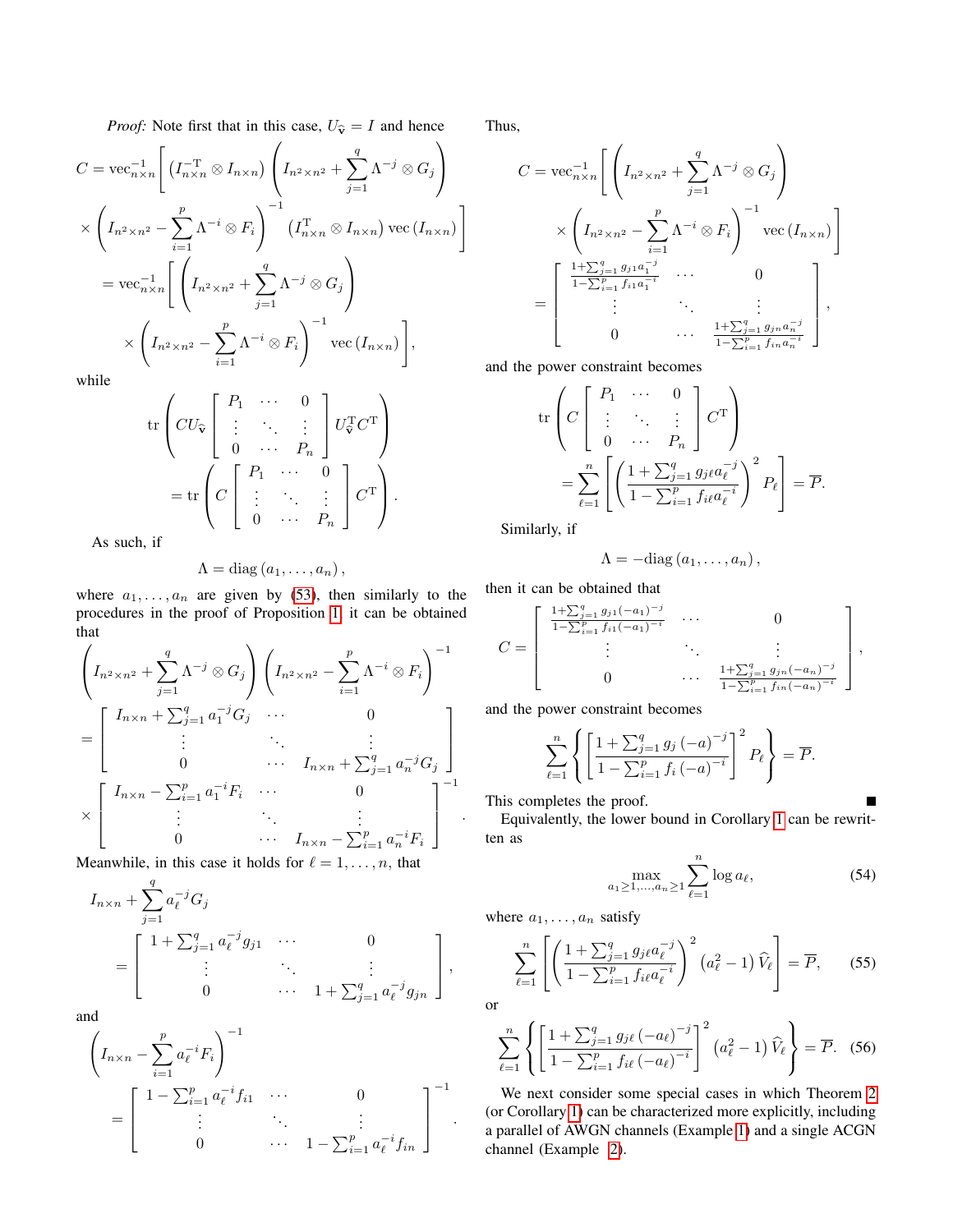*Example 1:* In the special case when  $\{v_k\}$  is a white Gaussian noise with covariance  $\hat{V}$ , i.e., when  $F_i = G_j = 0$ in [\(8\)](#page-2-3), a lower bound of the feedback capacity with power constraint  $\overline{P}$  is given by

$$
\max_{P_1 \ge 0, ..., P_n \ge 0} \sum_{\ell=1}^n \frac{1}{2} \log \left( 1 + \frac{P_\ell}{\hat{V}_\ell} \right),\tag{57}
$$

where  $P_1, \ldots, P_n$  satisfy

$$
\operatorname{tr}\left(U_{\widehat{\mathbf{v}}}\left[\begin{array}{ccc} P_1 & \cdots & 0 \\ \vdots & \ddots & \vdots \\ 0 & \cdots & P_n \end{array}\right]U_{\widehat{\mathbf{v}}}^{\mathrm{T}}\right) = \operatorname{tr}\left(\left[\begin{array}{ccc} P_1 & \cdots & 0 \\ \vdots & \ddots & \vdots \\ 0 & \cdots & P_n \end{array}\right]\right)
$$

$$
= \sum_{\ell=1}^n P_\ell = \overline{P}.\tag{58}
$$

As a matter of fact, the lower bound is tight in this case [\[23\]](#page-11-15) and the optimal power allocation solution is given by the classical "water-filling" policy [\[23\]](#page-11-15) as

$$
P_{\ell} = \max\left\{0, \zeta - \widehat{V}_{\ell}\right\}, \ell = 1, \ldots, n,
$$
 (59)

where  $\zeta > 0$  satisfies

$$
\sum_{\ell=1}^{n} P_{\ell} = \sum_{\ell=1}^{n} \max\left\{0, \zeta - \widehat{V}_{\ell}\right\} = \overline{P}.
$$
 (60)

It is also worth mentioning that the lower bound in [\(57\)](#page-10-1) can equivalently be rewritten as (cf. also discussions after Theorem [2](#page-7-7) for the general case)

$$
\max_{a_1 \ge 1, ..., a_n \ge 1} \sum_{\ell=1}^n \log a_\ell, \tag{61}
$$

where  $a_1, \ldots, a_n$  satisfy

$$
\sum_{\ell=1}^{n} \left[ \left( a_{\ell}^{2} - 1 \right) \widehat{V}_{\ell} \right] = \overline{P}.
$$
 (62)

Correspondingly, the optimal "allocation" solution is given by

$$
a_{\ell} = \sqrt{\max\left\{1, \frac{\zeta}{\widehat{V}_{\ell}}\right\}}, \ell = 1, \dots, n,
$$
 (63)

where  $\zeta > 0$  satisfies

$$
\sum_{\ell=1}^{n} \left[ \left( a_{\ell}^{2} - 1 \right) \widehat{V}_{\ell} \right] = \sum_{\ell=1}^{n} \max \left\{ 0, \zeta - \widehat{V}_{\ell} \right\} = \overline{P}.
$$
 (64)

This provides an alternative perspective to look at the waterfilling allocation, while also displaying more clearly the connections with lower bounds in other cases, e.g., that of the subsequent Example [2.](#page-10-0)

<span id="page-10-0"></span>*Example 2:* For another special case, consider the scalar case of  $n = 1$ . In this case, [\(8\)](#page-2-3) reduces to

$$
\mathbf{v}_k = \sum_{i=1}^p f_i \mathbf{v}_{k-i} + \widehat{\mathbf{v}}_k + \sum_{j=1}^q g_j \widehat{\mathbf{v}}_{k-j},
$$
(65)

where  ${\hat{\mathbf{v}}_k}, \hat{\mathbf{v}}_k \in \mathbb{R}$  is white Gaussian with variance  $\sigma_v^2 > 0$ .<br>Accordingly Theorem 2 reduces to that a lower bound of the Accordingly, Theorem [2](#page-7-7) reduces to that a lower bound of the feedback capacity with power constraint  $\overline{P}$  is given by

<span id="page-10-2"></span>
$$
\max_{P} \frac{1}{2} \log \left( 1 + \frac{P}{\sigma_{\hat{\mathbf{v}}}} \right),\tag{66}
$$

<span id="page-10-1"></span>where  $P$  satisfies

$$
\left(\frac{1+\sum_{j=1}^{q}g_{j}a^{-j}}{1-\sum_{i=1}^{p}f_{i}a^{-i}}\right)^{2}P=\overline{P},\tag{67}
$$

$$
\left[\frac{1+\sum_{j=1}^{q} g_j(-a)^{-j}}{1-\sum_{i=1}^{p} f_i(-a)^{-i}}\right]^2 P = \overline{P}.
$$
 (68)

Herein,

or

$$
a = \sqrt{1 + \frac{P}{\sigma_{\hat{\mathbf{v}}}^2}}.\tag{69}
$$

It may then be verified that this lower bound can equivalently be rewritten as (cf. also discussions after Theorem [2](#page-7-7) or Corollary [1\)](#page-8-0)

$$
\max_{a \ge 1} \log a,\tag{70}
$$

where a satisfies

$$
\left(\frac{1+\sum_{j=1}^{q} g_j a^{-j}}{1-\sum_{i=1}^{p} f_i a^{-i}}\right)^2 \left(a^2-1\right) \sigma_{\widehat{\mathbf{v}}}^2 = \overline{P},\tag{71}
$$

or

$$
\left[\frac{1+\sum_{j=1}^{q} g_j(-a)^{-j}}{1-\sum_{i=1}^{p} f_i(-a)^{-i}}\right]^2 (a^2-1) \sigma_{\widehat{\mathbf{v}}}^2 = \overline{P}.
$$
 (72)

In fact, [\(66\)](#page-10-2) coincides with the lower bound in [\[16\]](#page-11-10) given as

$$
\max_{a \in \mathbb{R}} \log |a|, \tag{73}
$$

where a satisfies

$$
\left(\frac{1+\sum_{j=1}^{q} g_j a^{-j}}{1-\sum_{i=1}^{p} f_i a^{-i}}\right)^2 \left(a^2-1\right) \sigma_{\hat{\mathbf{v}}}^2 = \overline{P},\tag{74}
$$

whereas this in turn reduces to the results in, e.g., [\[18\]](#page-11-11) (see detailed discussions in [\[16\]](#page-11-10), which also relates to the formulae in, e.g., [\[2\]](#page-11-1)).

Note that [\(34\)](#page-6-2) and Fig. [8](#page-7-2) essentially provide a recursive coding scheme to achieve the lower bound in Theorem [2.](#page-7-7) This is more clearly seen in Fig. [9,](#page-11-16) where  $L(z)$  is given by [\(36\)](#page-7-4). More specifically, the recursive coding algorithm is given as follows.

<span id="page-10-3"></span>*Theorem 3:* Suppose the optimal solution to [\(39\)](#page-7-6) is given by  $\overline{P}_1, \ldots, \overline{P}_n$ . Then, one class of recursive coding scheme to achieve the lower bound in Theorem [2](#page-7-7) is given by

<span id="page-10-4"></span>
$$
\begin{cases}\n\widetilde{\mathbf{x}}_{k+1} = A\widetilde{\mathbf{x}}_k + \mathbf{u}_k, \\
\mathbf{y}'_k = C\widetilde{\mathbf{x}}_k, \\
\mathbf{e}'_k = -\mathbf{y}'_k + \mathbf{v}_k, \\
\mathbf{u}_k = \widehat{K}(\mathbf{e}'_k - \sum_{i=1}^p F_i \mathbf{e}'_{k-i}) - \sum_{j=1}^q G_j \mathbf{u}_{k-j}.\n\end{cases}
$$
\n(75)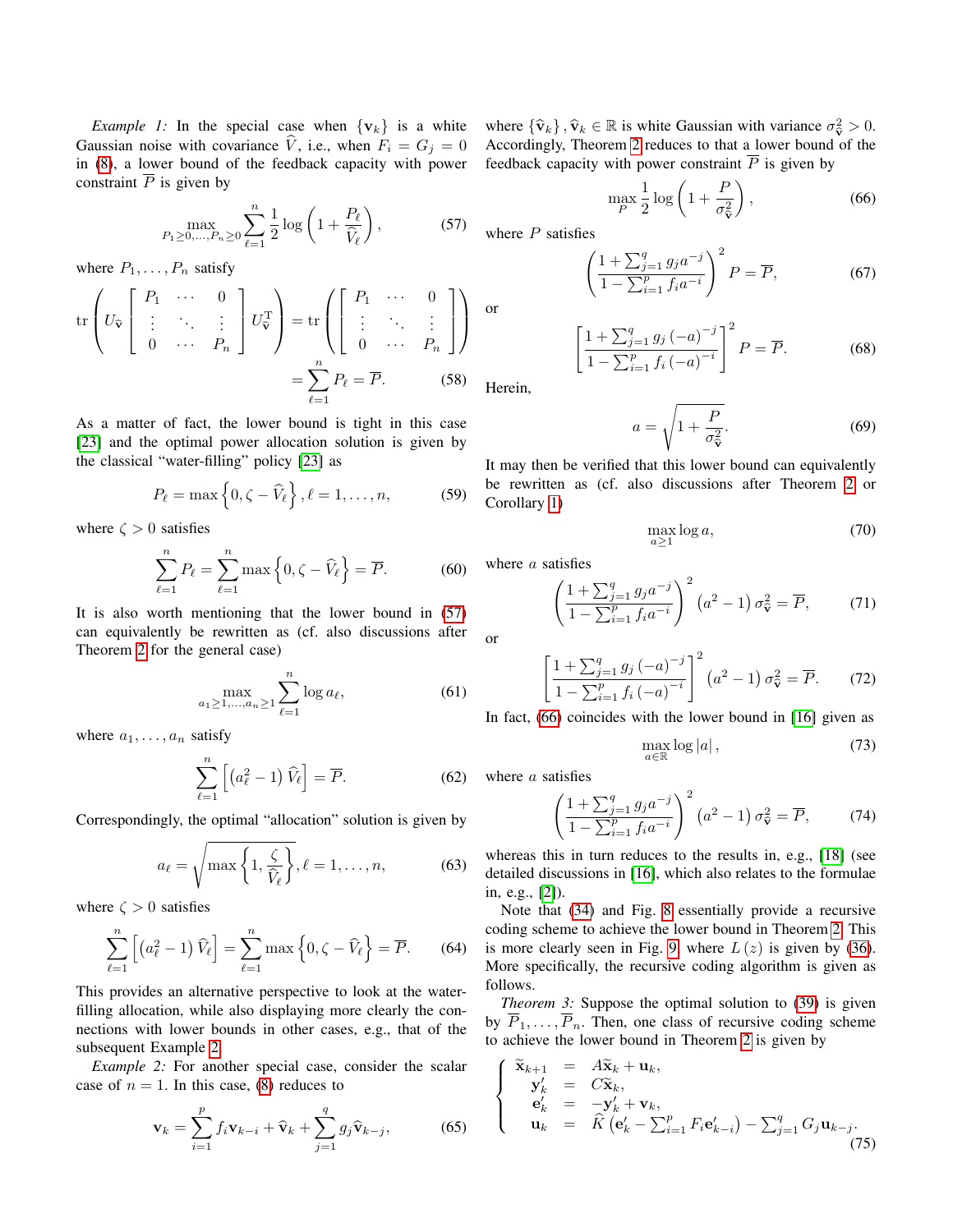

<span id="page-11-16"></span>Fig. 9. The steady-state integrated Kalman filter as a feedback coding scheme

Herein,  $A = U_{\hat{v}} \Lambda U_{\hat{v}}^{\mathrm{T}}$  and C is given by [\(41\)](#page-7-8), where  $\Lambda$  is given by given by

$$
\Lambda = \pm \left[ \begin{array}{ccc} \sqrt{1 + \frac{\overline{P}_1}{\widehat{V}_1}} & \cdots & 0 \\ \vdots & \ddots & \vdots \\ 0 & \cdots & \sqrt{1 + \frac{\overline{P}_n}{\widehat{V}_n}} \end{array} \right].
$$
 (76)

In the case of parallel AWGN channels, Theorem [3](#page-10-3) reduces to a recursive water-filling scheme.

*Example 3:* In the special case when  $\{v_k\}$  is a white noise, i.e., when  $F_i = G_j = 0$  in [\(8\)](#page-2-3), the coding scheme of [\(75\)](#page-10-4) reduces to

<span id="page-11-7"></span><span id="page-11-6"></span>
$$
\begin{cases}\n\widetilde{\mathbf{x}}_{k+1} = A\widetilde{\mathbf{x}}_k + \mathbf{u}_k, \\
\mathbf{y}'_k = C\widetilde{\mathbf{x}}_k, \\
\mathbf{e}'_k = -\mathbf{y}'_k + \mathbf{v}_k, \\
\mathbf{u}_k = \widehat{K}\mathbf{e}'_k.\n\end{cases}
$$
\n(77)

Herein,  $A = U_{\hat{\mathbf{v}}} \Lambda U_{\hat{\mathbf{v}}}^{\mathrm{T}}$  and  $C = I_{n \times n}$ , where  $\Lambda$  is given by

$$
\Lambda = \pm \left[ \begin{array}{ccc} \sqrt{\max\left\{1, \frac{\zeta}{\hat{V}_1}\right\}} & \cdots & 0 \\ \vdots & \ddots & \vdots \\ 0 & \cdots & \sqrt{\max\left\{1, \frac{\zeta}{\hat{V}_n}\right\}} \end{array} \right], (78)
$$

and  $\zeta > 0$  satisfies

<span id="page-11-10"></span><span id="page-11-9"></span>
$$
\sum_{\ell=1}^{n} \max\left\{0, \zeta - \widehat{V}_{\ell}\right\} = \overline{P}.\tag{79}
$$

Note that this is essentially a feedback ("closed-loop") waterfilling power allocation scheme, which is potentially more "robust" than the classical "open-loop" water-filling policy; cf. results in [\[30\]](#page-12-6) for instance. We will, however, leave detailed discussions on this topic to future research.

#### <span id="page-11-15"></span><span id="page-11-14"></span><span id="page-11-13"></span><span id="page-11-12"></span><span id="page-11-11"></span><span id="page-11-5"></span>IV. CONCLUSION

In this paper, from the perspective of a variant of the Kalman filter, we have obtained lower bounds on the feedback capacity of parallel ACGN channels and the accompanying recursive coding schemes in terms of power allocation policies with feedback. Possible future research directions include investigating the tightness of the lower bounds, as well as the special cases in which more explicit solutions (cf. water-filling) to the feedback power allocation policies may be derived.

#### <span id="page-11-2"></span><span id="page-11-1"></span><span id="page-11-0"></span>**REFERENCES**

- <span id="page-11-8"></span><span id="page-11-4"></span><span id="page-11-3"></span>*<sup>k</sup>* **v** [1] T. M. Cover and S. Pombra, "Gaussian feedback capacity," *IEEE Transactions on Information Theory*, vol. 35, no. 1, pp. 37–43, 1989.
	- [2] Y.-H. Kim, "Feedback capacity of stationary Gaussian channels," *IEEE Transactions on Information Theory*, vol. 56, no. 1, pp. 57–85, 2010.
	- [3] -, "Feedback capacity of the first-order moving average Gaussian channel," *IEEE Transactions on Information Theory*, vol. 52, no. 7, pp. 3063–3079, 2006.
	- [4] ——, "Gaussian feedback capacity," Ph.D. dissertation, Stanford University, 2006.
	- [5] E. Ardestanizadeh and M. Franceschetti, "Control-theoretic approach to communication with feedback," *IEEE Transactions on Automatic Control*, vol. 57, no. 10, pp. 2576–2587, 2012.
	- [6] J. Liu and N. Elia, "Convergence of fundamental limitations in feedback communication, estimation, and feedback control over Gaussian channels," *Communications in Information and Systems*, vol. 14, no. 3, pp. 161–211, 2014.
	- [7] J. Liu, N. Elia, and S. Tatikonda, "Capacity-achieving feedback schemes for Gaussian finite-state Markov channels with channel state information," *IEEE Transactions on Information Theory*, vol. 61, no. 7, pp. 3632–3650, 2015.
	- [8] P. A. Stavrou, C. D. Charalambous, and C. K. Kourtellaris, "Sequential necessary and sufficient conditions for capacity achieving distributions of channels with memory and feedback," *IEEE Transactions on Information Theory*, vol. 63, no. 11, pp. 7095–7115, 2017.
	- [9] T. Liu and G. Han, "Feedback capacity of stationary Gaussian channels further examined," *IEEE Transactions on Information Theory*, vol. 65, no. 4, pp. 2492–2506, 2018.
	- [10] C. Li and N. Elia, "Youla coding and computation of Gaussian feedback capacity," *IEEE Transactions on Information Theory*, vol. 64, no. 4, pp. 3197–3215, 2018.
	- [11] A. Rawat, N. Elia, and C. Li, "Computation of feedback capacity of single user multi-antenna stationary Gaussian channel," in *Proceedings of the Annual Allerton Conference on Communication, Control, and Computing*, 2018, pp. 1128–1135.
	- [12] A. R. Pedram and T. Tanaka, "Some results on the computation of feedback capacity of Gaussian channels with memory," in *Proceedings of the Annual Allerton Conference on Communication, Control, and Computing (Allerton)*, 2018, pp. 919–926.
	- [13] C. K. Kourtellaris and C. D. Charalambous, "Information structures of capacity achieving distributions for feedback channels with memory and transmission cost: Stochastic optimal control & variational equalities," *IEEE Transactions on Information Theory*, vol. 64, no. 7, pp. 4962– 4992, 2018.
	- [14] A. Gattami, "Feedback capacity of Gaussian channels revisited," *IEEE Transactions on Information Theory*, vol. 65, no. 3, pp. 1948–1960, 2018.
	- [15] S. Ihara, "On the feedback capacity of the first-order moving average Gaussian channel," *Japanese Journal of Statistics and Data Science*, pp. 1–16, 2019.
	- [16] S. Fang and Q. Zhu, "A connection between feedback capacity and Kalman filter for colored Gaussian noises," in *Proceedings of the IEEE International Symposium on Information Theory*, 2020, pp. 2055–2060.
	- [17] Z. Aharoni, D. Tsur, Z. Goldfeld, and H. H. Permuter, "Capacity of continuous channels with memory via directed information neural estimator," in *Proceedings of the IEEE International Symposium on Information Theory*, 2020, pp. 2014–2019.
	- [18] N. Elia, "When Bode meets Shannon: Control-oriented feedback communication schemes," *IEEE Transactions on Automatic Control*, vol. 49, no. 9, pp. 1477–1488, 2004.
	- [19] S. Yang, A. Kavcic, and S. Tatikonda, "On the feedback capacity of power-constrained Gaussian noise channels with memory," *IEEE Transactions on Information Theory*, vol. 53, no. 3, pp. 929–954, 2007.
	- [20] S. Tatikonda and S. Mitter, "The capacity of channels with feedback," *IEEE Transactions on Information Theory*, vol. 55, no. 1, pp. 323–349, 2009.
	- [21] S. Fang, J. Chen, and H. Ishii, *Towards Integrating Control and Information Theories: From Information-Theoretic Measures to Control Performance Limitations*. Springer, 2017.
	- [22] A. Papoulis and S. U. Pillai, *Probability, Random Variables and Stochastic Processes*. New York: McGraw-Hill, 2002.
	- [23] T. M. Cover and J. A. Thomas, *Elements of Information Theory*. John Wiley & Sons, 2006.